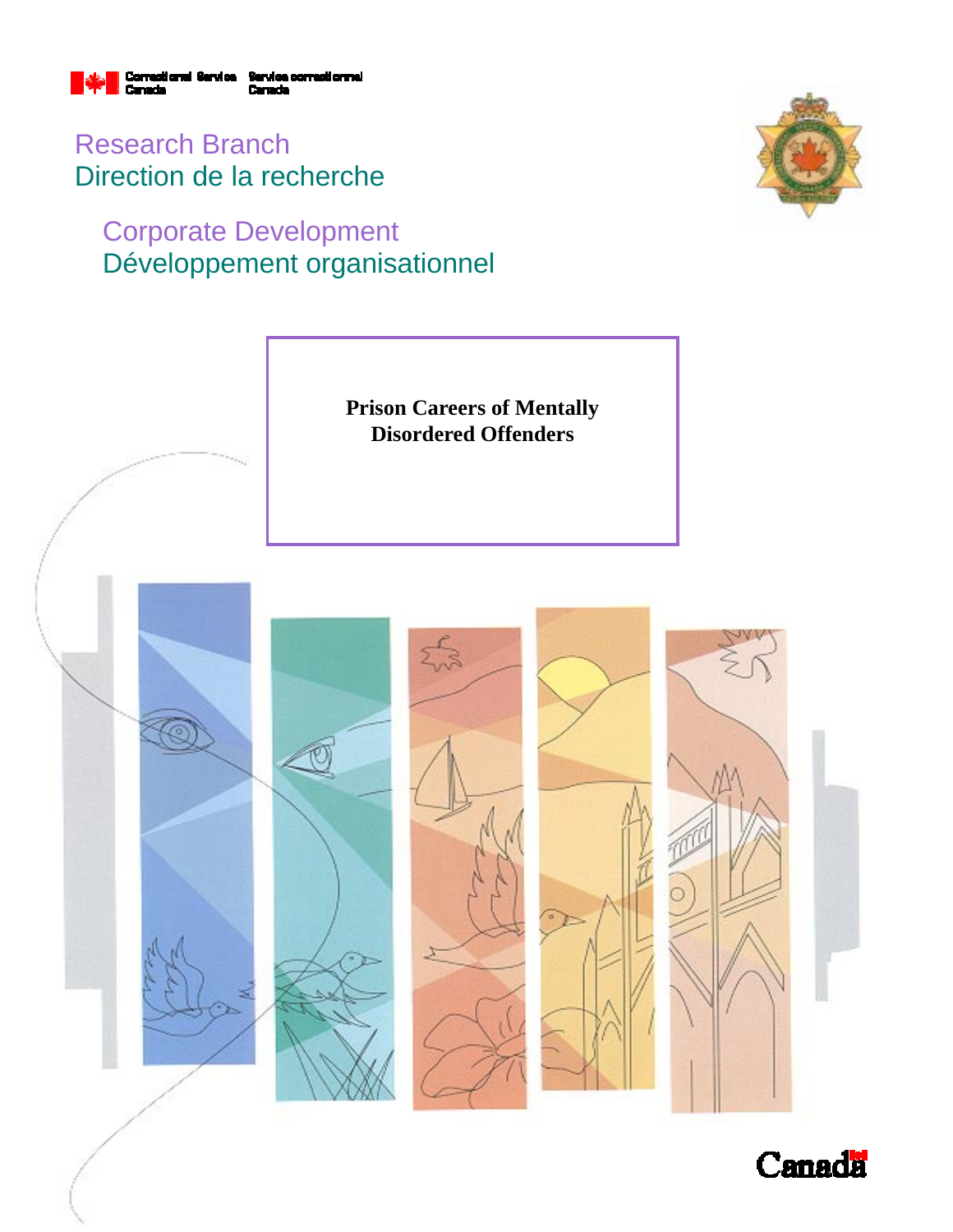# **The Prison Careers of Offenders with Mental Disorders**

Prepared by:

Frank J. Porporino Laurence L. Motiuk

Correctional Service Canada

Author's Note. The points of view expressed in this research are those of the authors and do not necessarily reflect the views or policies of the Correctional Service of Canada. Address all correspondence to Correctional Research and Development, Correctional Service Canada, 340 Laurier Ave. W., Ottawa, Ontario, Canada K1A 0P9. This report is also available in French. Ce rapport est également disponible en français. Si vous désirez des copies additionnelles, veuillez vous adresser au Secteur de recherche et développement, Service correctionnel du Canada, 340 avenue Laurier ouest, Ottawa (Ontario) K1A 0P9.

**Published in April, 1994** 

**Research Report N°. R-33**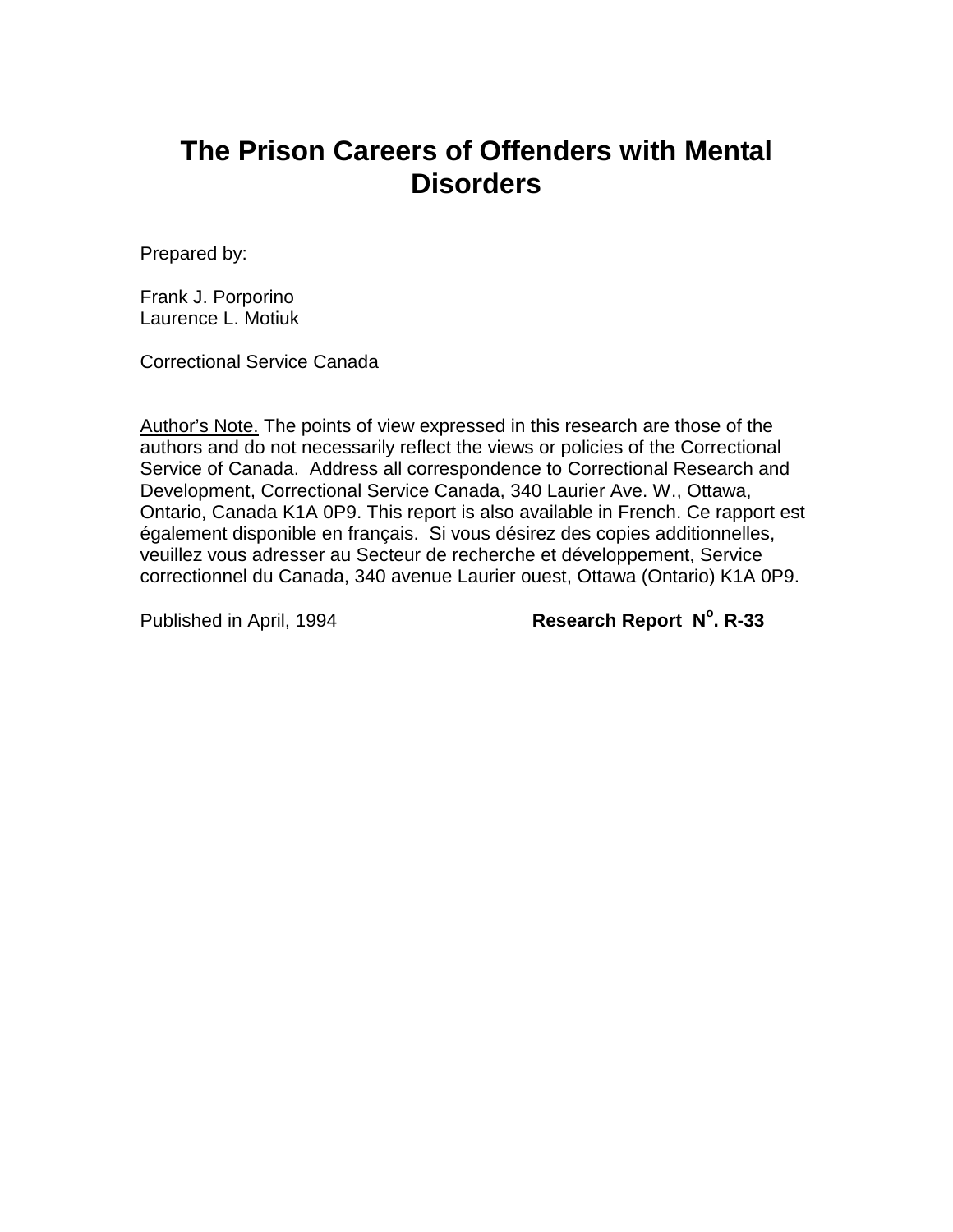# **Table of Contents**

| THE PRISON CAREERS OF OFFENDERS WITH MENTAL DISORDERS                                                                                                                                                           | 1                                                |
|-----------------------------------------------------------------------------------------------------------------------------------------------------------------------------------------------------------------|--------------------------------------------------|
| <b>Table of Contents</b>                                                                                                                                                                                        | $\mathbf{2}$                                     |
| The Prison Careers of Offenders with Mental Disorders                                                                                                                                                           | 3                                                |
| <b>Method</b><br>Subjects<br>Instrument<br>Procedure<br><b>Matching Procedure</b><br>TABLE 1 Case Characteristics of Offenders "With" and "Without" Mental<br><b>Disorders</b><br><b>Data Gathering Process</b> | 5<br>5<br>5<br>$\,6$<br>$\overline{7}$<br>7<br>9 |
| <b>Results</b>                                                                                                                                                                                                  | 9                                                |
| <b>Criminal Background</b><br>TABLE 2 Criminal Conviction History of Offenders "With" and "Without"<br><b>Disorders</b><br>TABLE 3 Court Disposition History of Offenders "Without" and "With"                  | 9<br>10                                          |
| <b>Disorders</b><br><b>Custody Level</b><br>TABLE 4 Prison Custody/Transfer History of Offenders "With" and                                                                                                     | 10<br>10                                         |
| "Without" Disorders<br><b>Prison Incidents</b><br>TABLE 5 Prison Incident History of Offenders "Without" and "With"                                                                                             | 12<br>12                                         |
| <b>Disorders</b><br><b>Temporary Absences</b>                                                                                                                                                                   | 13<br>13                                         |
| TABLE 6 Temporary Absence History of Offenders "Without" and "With"<br><b>Disorders</b><br><b>Prison Releases</b>                                                                                               | 14<br>14                                         |
| TABLE 7 Prison Release History of Offenders "Without" and "With"<br><b>Disorders</b><br>Post-release Outcome                                                                                                    | 15<br>16                                         |
| TABLE 8 Post-release Outcome of Offenders "Without" and "With"<br><b>Disorders</b><br><b>TABLE 9 Other Correlates and Re-admission</b>                                                                          | 17<br>18                                         |
| TABLE 10 Co-morbidity, Release and Re-admission Rates                                                                                                                                                           | 19                                               |
| <b>Discussion</b>                                                                                                                                                                                               | 20                                               |
| <b>References</b>                                                                                                                                                                                               | 22                                               |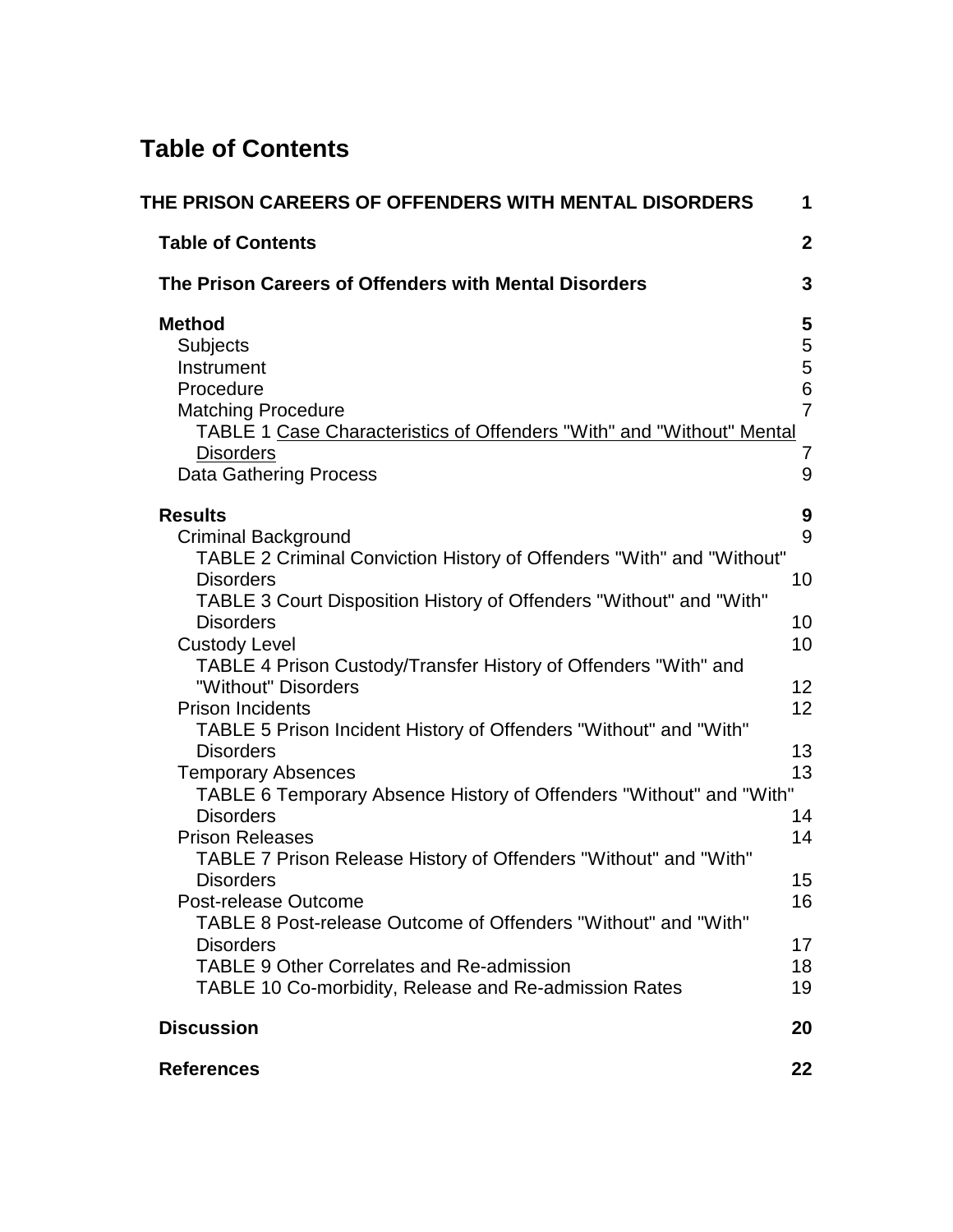## **The Prison Careers of Offenders with Mental Disorders**

There is now widespread agreement, both within the research literature and among practitioners, that individuals with mental disorders are increasingly, and often unintentionally, caught in the ambit of the criminal justice system (Roesch & Golding, 1985; Teplin, 1983). Evidence suggests, for example, that individuals with mental disorders are more vulnerable to detection and arrest for nuisance offences (Robertson, 1988; Teplin, 1984), that they are more likely to be remanded in custody for these minor offences, and that they spend disproportionately more time on remand and awaiting a sentencing disposition (Gingell, 1990). Furthermore, it has been shown that many of these individuals are entangled in a cyclical pattern of recurrent and brief encounters with both the mental health and criminal justice systems (Menzies & Webster, 1989). One consequence of this phenomenon of criminalization of the individuals with mental illness is that local jail facilities, holding offenders on remand or serving short terms, have become crowded repositories for people with mental disorders (Adler, 1986; Teplin, 1990).

Although research in recent years has attended to the consequences of criminal justice processing of individuals with mental disorders, one group of offenders has been relatively ignored -- those offenders who are diagnosed as having a mental illness but are found legally sane, who commit relatively serious crimes and receive lengthy terms of imprisonment.

Adopting established diagnostic criteria (American Psychiatric Association, 1980), a few studies have now documented the prevalence of mental health problems in random samples of longer-term prison inmates. Consistently, whether examining American state prisoners (Collins & Schlesinger, 1983; Neighbours et al., 1987), Canadian federal inmates (Hodgins & Côté, 1990; Motiuk & Porporino, 1991), or British offenders (Gunn, Maden, & Swinton, 1991), these studies have found rates of psychotic disorders, major depression and other less serious disorders that are substantially higher than in the general population.

What remains unanswered regarding offenders with disorders serving lengthy prison terms is whether their criminal and prison careers unfold in a fashion that is distinct from the careers of their counterparts without disorders.

A first question relates to the correctional system's ability to manage these individuals. This subdivides into two related issues -- are there differences in how individuals with mental disorders react to imprisonment (e.g., in terms of rule infractions and other disruptive behaviour) and, as a corollary, are there differences in how the correctional system responds (e.g., in terms of discretionary decision-making such as security placement or granting of temporary passes).

A number of studies have noted higher rates of mental disturbance among inmates who are persistent management problems (Hodgins & Côté, 1991; Toch, 1982; Uhlig, 1976). For example, Adams (1983) found significantly higher rates of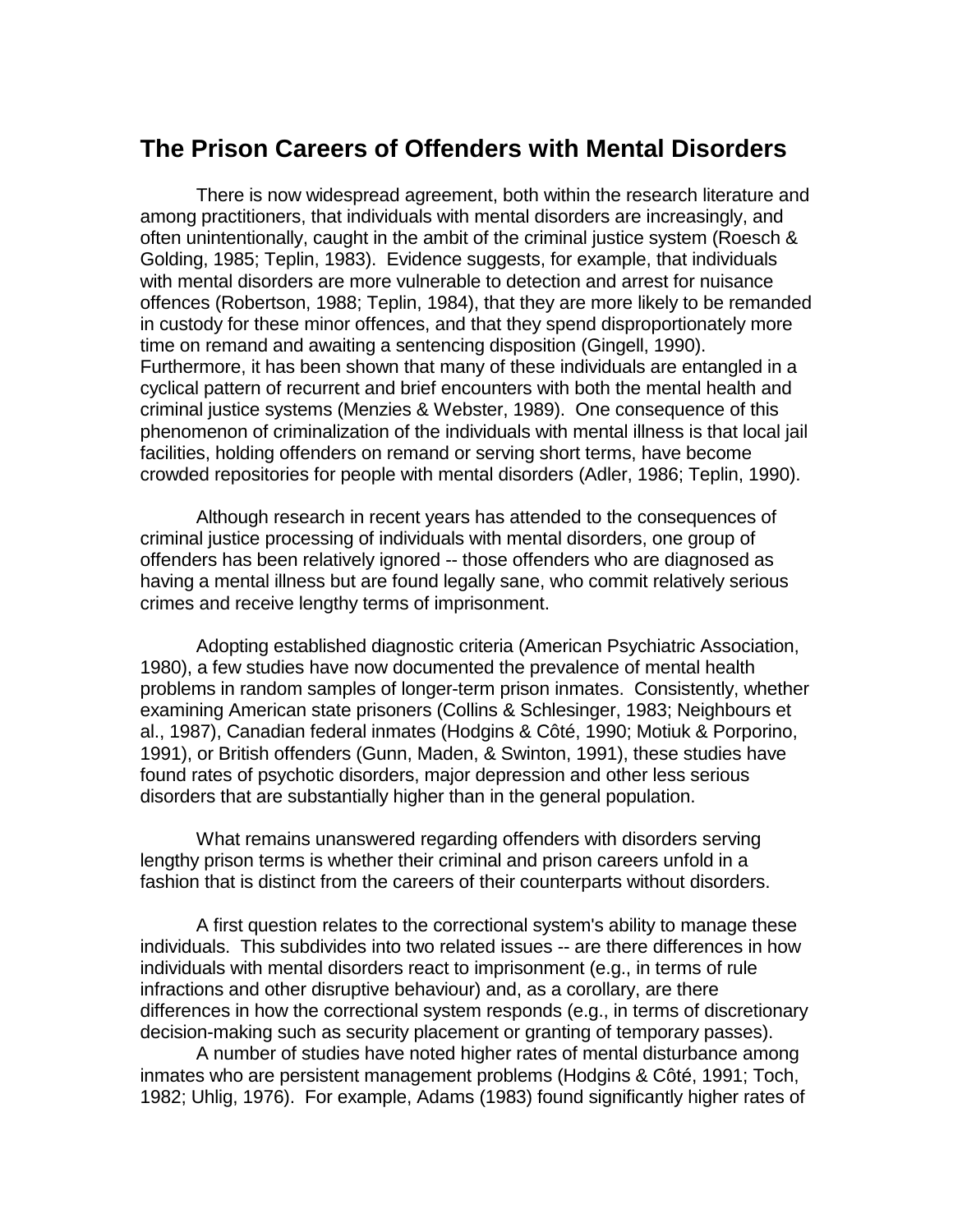rule infractions among inmates who had been hospitalized for mental health difficulties during their prison term. Toch and Adams (1989) arrived at a similar conclusion in a thorough analysis of the patterns of disturbed and disruptive behaviour among prison inmates. Classifying prisoners' behaviour into "episodes", that can include multiple incidents that are either disturbed or disruptive in nature, Toch and Adams (1989) observed that longer episodes, with more incidents, were characteristic of inmates who had been hospitalized or had received outpatient treatment.

Although suggestive, a major methodological flaw cuts across these studies. Typically, what is used to define the presence of mental disorder is whether there has been involvement with mental health services during the period of imprisonment. However, offenders who have been diagnosed as having a mental disorders and who are also disruptive may be a subgroup who are particularly likely to have frequent mental health contacts. Looking only at this subgroup results in a spuriously inflated rate of prison misbehaviour associated with mental disorder. Rather than relying on mental health contacts to define the presence of mental disorder, a fairer test would follow a sample of offenders, diagnosed as being disordered at one point in time, and assess the frequency of their involvement in rule infractions as compared with a matched sample of offenders who have not been diagnosed with mental disorders.

A similar approach is needed to assess other aspects of the correctional process in so far as it may differentially affect offenders with mental disorders. It has been shown that media depictions of people suffering from mental illness are characteristically unfavourable, often ascribing unpredictability and dangerousness as co-occurring with mental disorder (Gerbner, Gross, Morgan, & Signorielli, 1981). At least one study has observed that the perceptions of correctional officers are similarly biased (Kropp, Cox, Roesch, & Eaves, 1989). If these sorts of perceptions are pervasive within the correctional environment, then one would expect that they would be reflected in more negative outcomes for offenders with mental disorders flowing from the decisions of correctional authorities.

Perhaps most fundamental in examining the correctional system's response to offenders with mental disorders is the issue of risk for re-offending, and whether mental disorder in and of itself is a reliable and prominent risk factor. The usefulness of a mental disorder diagnosis in predicting risk for criminal offending continues to be debated. The question emerges as to whether offenders with mental illness are given equitable opportunities for release under community supervision, commensurate with their risk for re-offending.

As Monahan (1992) has noted recently, the extensive body of research on forensic populations is unequal to the task of illustrating a clear link between mental disorder and propensity for violence. For example, research on samples of patients hospitalized for mental disorders, whether focusing on behaviour before, during or after hospitalization, are confounded by selection biases and the lack of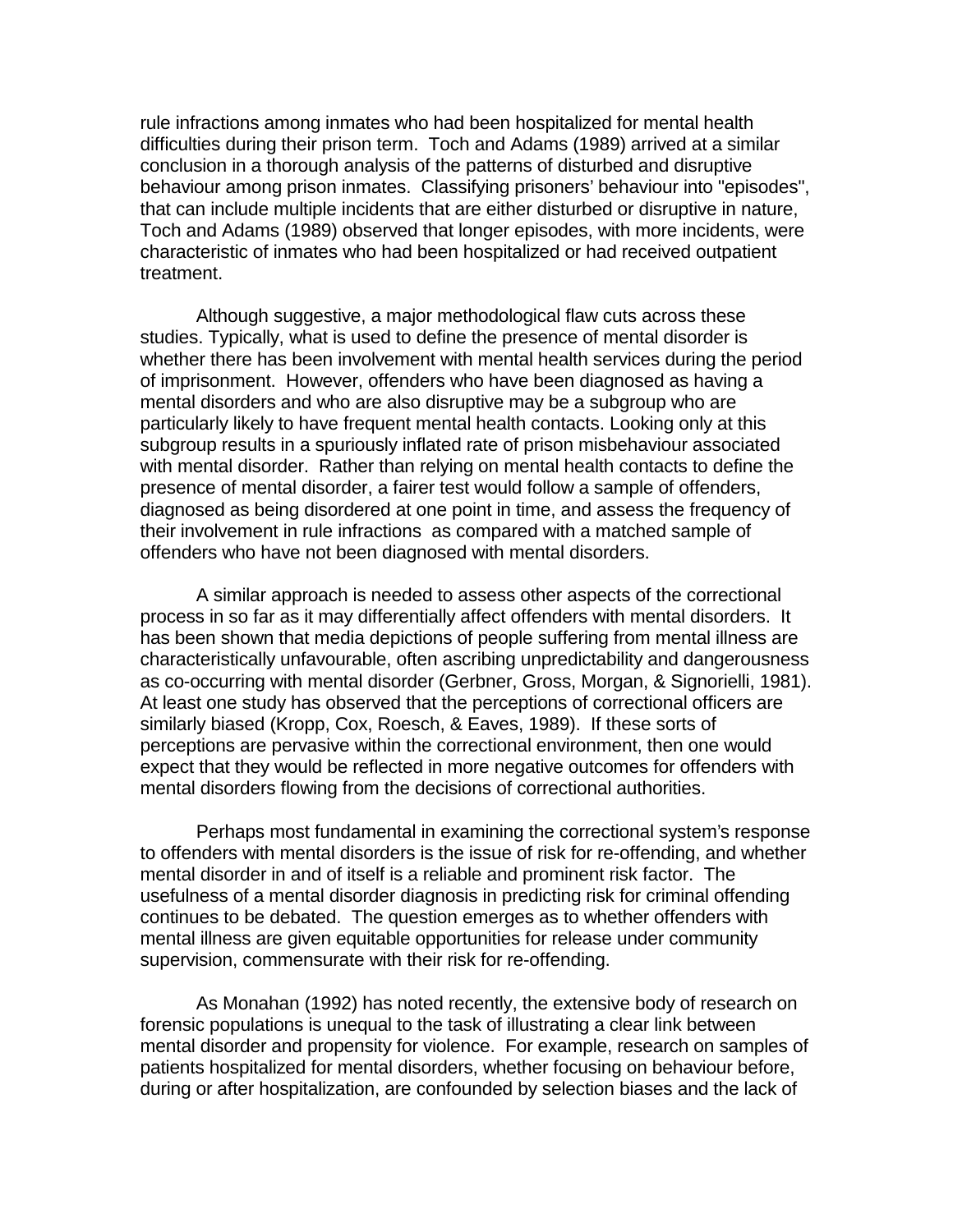a comparative reference. Some recent epidemiological evidence, from methodologically sound studies of community samples, has indeed suggested that individuals with mental disorders may be more prone to acting out behaviour (Swanson, Holzer, Ganju, & Jono, 1990), especially during times when psychotic symptomology is active (Link, Andrews, & Cullen, in press). However, the nature of the behaviour examined in these studies was self-reported and mostly in the realm of impulsive interpersonal assaultiveness (e.g., hitting and throwing things at your partner; fighting while drinking). It has yet to be determined clearly whether the people with mental disorders are at greater risk for serious offending that demands a criminal justice response. The suggestion has been made that among offenders who are mentally disordered, the same factors are predictive of risk as with other offenders; namely, early onset of criminality and antisocial personality disorder (Hodgins & Côté, in press).

The present study follows a sample of federally incarcerated offenders who were diagnosed as having experienced a serious mental disorder. On a continuum of psychopathology, we examined only the offenders with extreme disturbance (i.e., using stringent criteria for diagnosis of psychosis). The diagnoses were arrived at as part of a unique national study on the prevalence of mental health problems among offenders within the Canadian federal correctional system (Motiuk & Porporino, 1991). In Canada, offenders who are given prison sentences of two years or more fall under federal jurisdiction. Therefore, the sample of offenders studied were all serving fairly lengthy prison terms. The study examined aspects of the prison careers of these offenders with mental disorders, as well as their pre-imprisonment criminal histories and their post-release outcomes. A matched sample of similarly situated offenders without diagnosed mental disorders was used as a comparative reference to examine possible differences in the correctional system's response to offenders with mental illness.

# **Method**

### **Subjects**

The study focused on a sample of 36 federally sentenced adult male offenders who were identified as meeting stringent diagnostic criteria for manic episode (n = 21), schizophrenia (n = 13) or schizophreniform disorder (n = 2). These disordered cases were identified within one region of the country (i.e., Ontario) as part of a National Mental Health Survey that was conducted by the Correctional Service of Canada (CSC) in 1988 (Motiuk & Porporino, 1991). A matched group of 36 similarly situated offenders who did not meet any of the criteria for having a major psychotic disorder were used to conduct comparative analyses.

### **Instrument**

The study relied on a structured interviewing instrument called the Diagnostic Interview Schedule (DIS) Version III-A. This instrument, developed by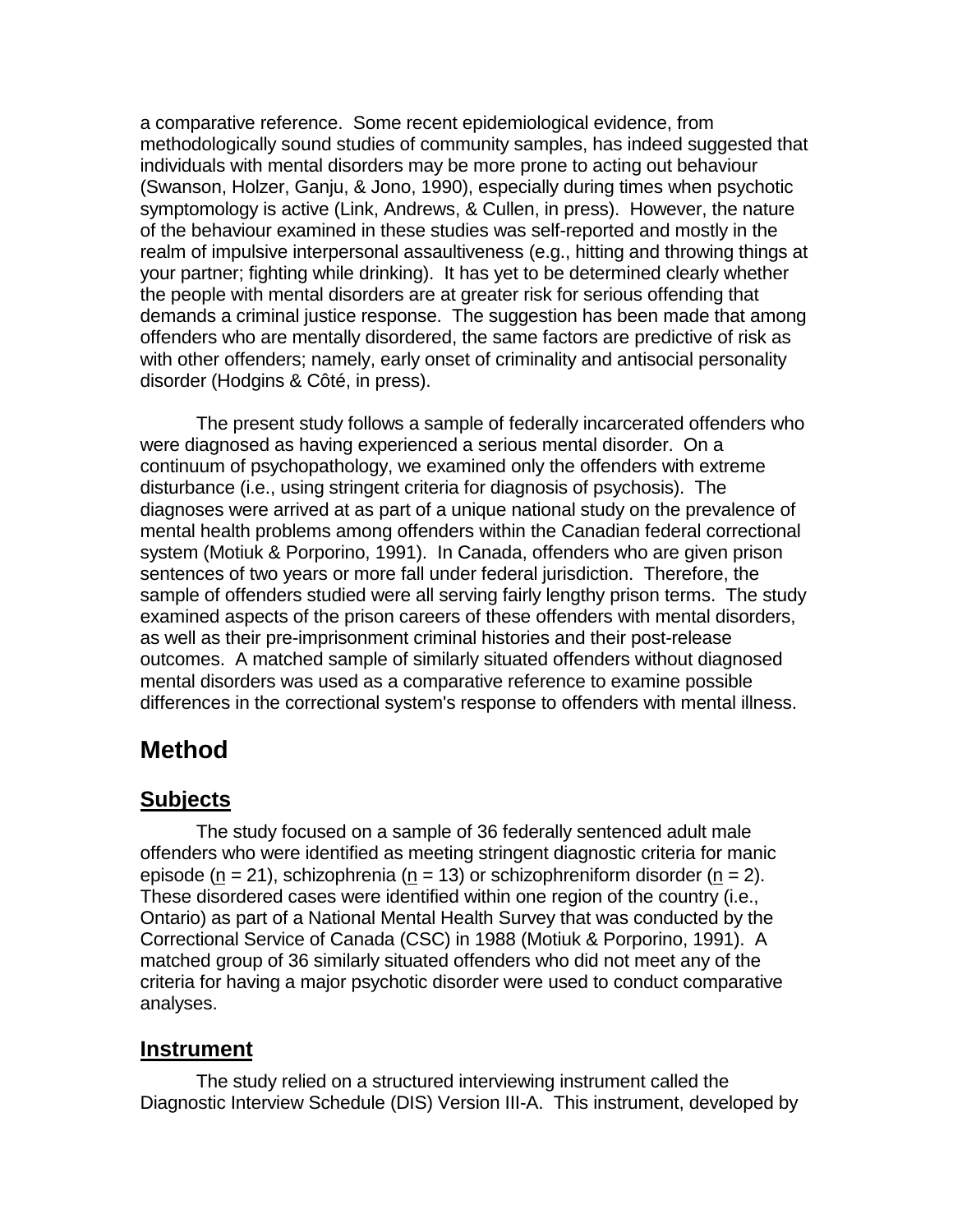the National Institute of Mental Health (Robins & Helzer, 1985), adopts objective diagnostic criteria described in the Diagnostic and Statistical Manual (DSM III) of the American Psychiatric Association (APA, 1980). While the DIS allows for diagnoses on a historical (lifetime) basis, it also allows for alternative diagnostic approaches for some mental disorders, such as with or without pre-emptions by other diagnoses, with or without severity criteria, as well as milder forms of particular disorders, with and without current symptoms.

#### **Procedure**

The design of the Mental Health Survey involved a modification of simple random sampling of all male inmates in federal institutions, with the exception of Regional Treatment Centres where a complete census was attempted. In order to improve the national representativeness of the survey, each of the five CSC regions ( i.e., Atlantic, Quebec, Ontario, Prairies, and Pacific ) was stratified into regional subgroups. Sample sizes were calculated to achieve prevalence estimates of mental health problems for the regional populations that would be correct within a 5% margin of error with 99% confidence.

For each regional portion of the survey, the eligible respondent population was listed by institution and ordered by age. This procedure was followed to ensure that there would be proportional representation by institution, and by age within institutions. Of the 2,772 federal inmates targeted for sampling in the Ontario region, 629 (22.7%) were selected. Of these, 428 (68%) were actually interviewed, and further analyses were based on 420 cases for which there was complete case-file information.

The organization and administration of fieldwork entailed the careful recruitment and selection of interviewers, formal DIS training with an experienced instructor, and ongoing field supervision and quality control during approximately four months of interviewing (Motiuk & Porporino, 1991). Offenders were asked to volunteer their participation with confidentiality ensured.

The overall response rate (i.e., complete DIS interviews) in the Ontario region was  $68.0\%$  (n = 428), and no institutions had response rates below  $60\%$ . In comparing the characteristics of offenders who agreed or declined to participate in the survey (i.e., refusal, no show or not available), Motiuk and Porporino (1991) reported that there was little variation in response rates across security levels and that the distribution of respondent characteristics (i.e., age, marital status, major offence, sentence length and time served) compared favourably with that of nonrespondents.

Prevalence rates of mental disorder for the Mental Health Survey were measured with respect to two defining parameters: temporal reference period and breadth of diagnostic criteria employed. For the purpose of the present investigation, the reference period was lifetime and the breadth of diagnostic criteria was severe and exclusive. Severity criteria included only those cases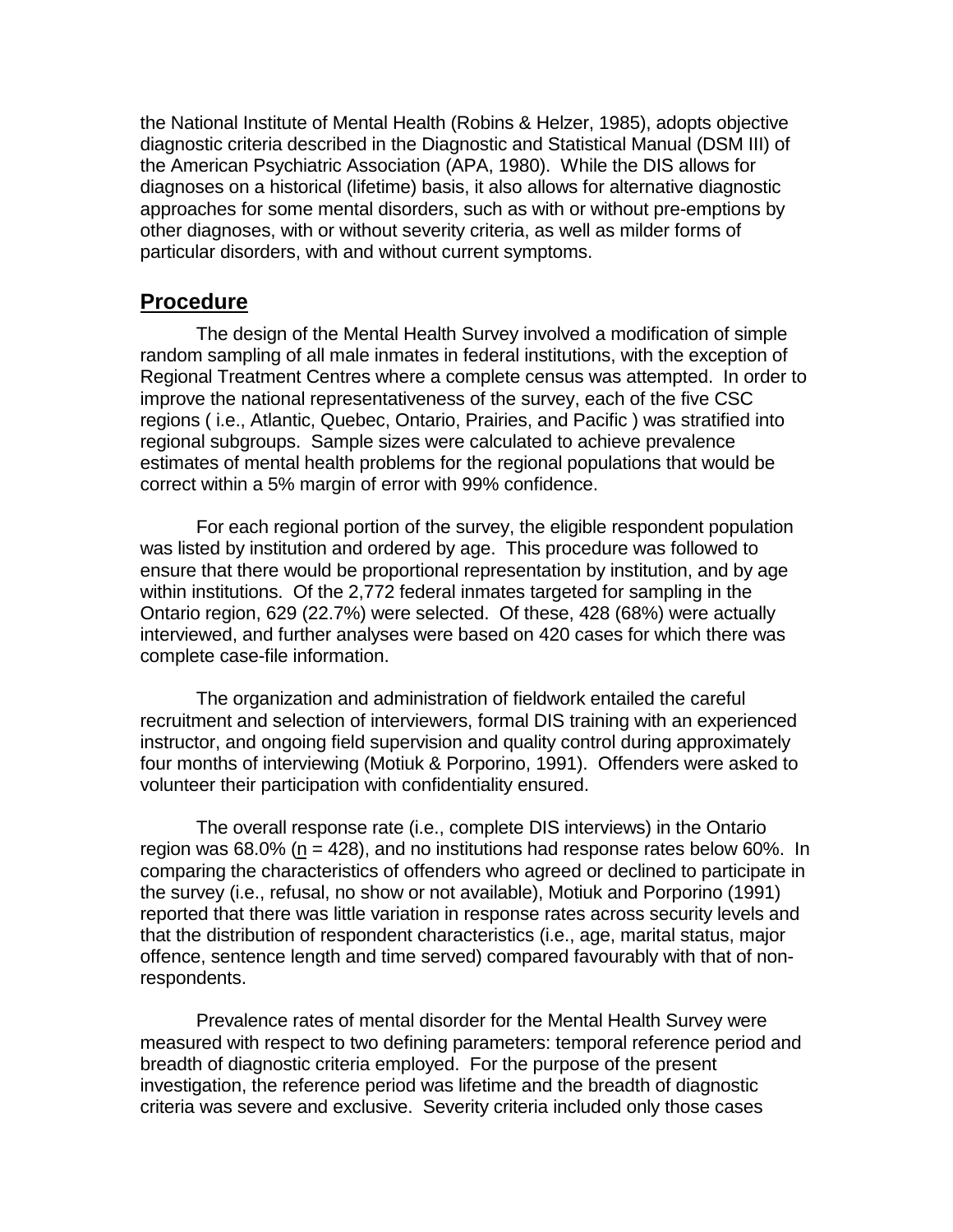where all identifying behaviours were present; exclusive criteria removed from the prevalence figures those diagnoses which may have been due to other mental health problems. From the Ontario region survey results, a total of 36 (8.6%) offenders in the region's general population were found to have met the DIS lifetime criteria for a manic episode, schizophrenia or schizophreniform disorder. The prevalence rates of other mental disorders using stringent diagnostic criteria were found to be the following: major depression (11.9%), generalized anxiety (27.9%), psychosexual dysfunction (19.8%), antisocial personality (59.0%), alcohol use/dependence (69.1%) and drug use/dependence (36.7%). It should be noted that an additional 48 cases were interviewed; these were patients at the Regional Treatment/Psychiatric Centre, but they were excluded in order to situate the sample for the present study within the general inmate population for comparative analysis.

### **Matching Procedure**

To construct a matched group for our sample of 36 offenders with disorders, matching criteria were applied as follows. First, a regional sampling population was created of inmates who had been interviewed using the DIS during the Mental Health Survey but who were not found to have met the criteria for lifetime prevalence of either a manic episode, schizophrenia or schizophreniform disorder. For each offender with a disorder, a similarly situated offender without a disorder was identified based on age at time of survey, type of major admitting offence (i.e., offence for which the inmate received the longest sentence) and length of sentence. Sentence length was difficult to match precisely and an attempt was made to arrive at the closest sentence length match within a particular offence category.

Table 1 presents comparisons between "without" and "with" offenders on a number of characteristics as well as the three matching variables. As Table 1 shows, the "with" offenders did not differ significantly from the "without" offenders on any of the three matching variables. However, there was a tendency for offenders with disorders to have somewhat longer sentence lengths overall. Not listed in the table is the distribution of major admitting offences which was chosen to be equivalent for the two groups. Offence types included the following: homicide (22.2%), sex offences (19.4%), robbery (22.2%), assault (11.1%), drug offences (8.3%) and other Criminal Code offences (16.7%).

| Case Characteristics of Offenders With |                  | and |                  |      | <i>VIIIIout Mental Disorders</i> |
|----------------------------------------|------------------|-----|------------------|------|----------------------------------|
|                                        | "Without"        |     | "With"           |      |                                  |
|                                        | <b>Disorders</b> |     | <b>Disorders</b> |      |                                  |
|                                        | $(n = 36)$       |     | $(n = 36)$       |      |                                  |
| Variable                               | SD<br>м          |     | М                | SD   |                                  |
| Age (years): at admission              | 31.8<br>8.70     |     | 32.2             | 10.7 | 0.03                             |
| at survey                              | 33.6<br>8.98     |     | 34.6             | 10.9 | 0.18                             |
|                                        |                  |     |                  |      |                                  |

#### **TABLE 1 Case Characteristics of Offenders "With" and "Without" Mental Disorders**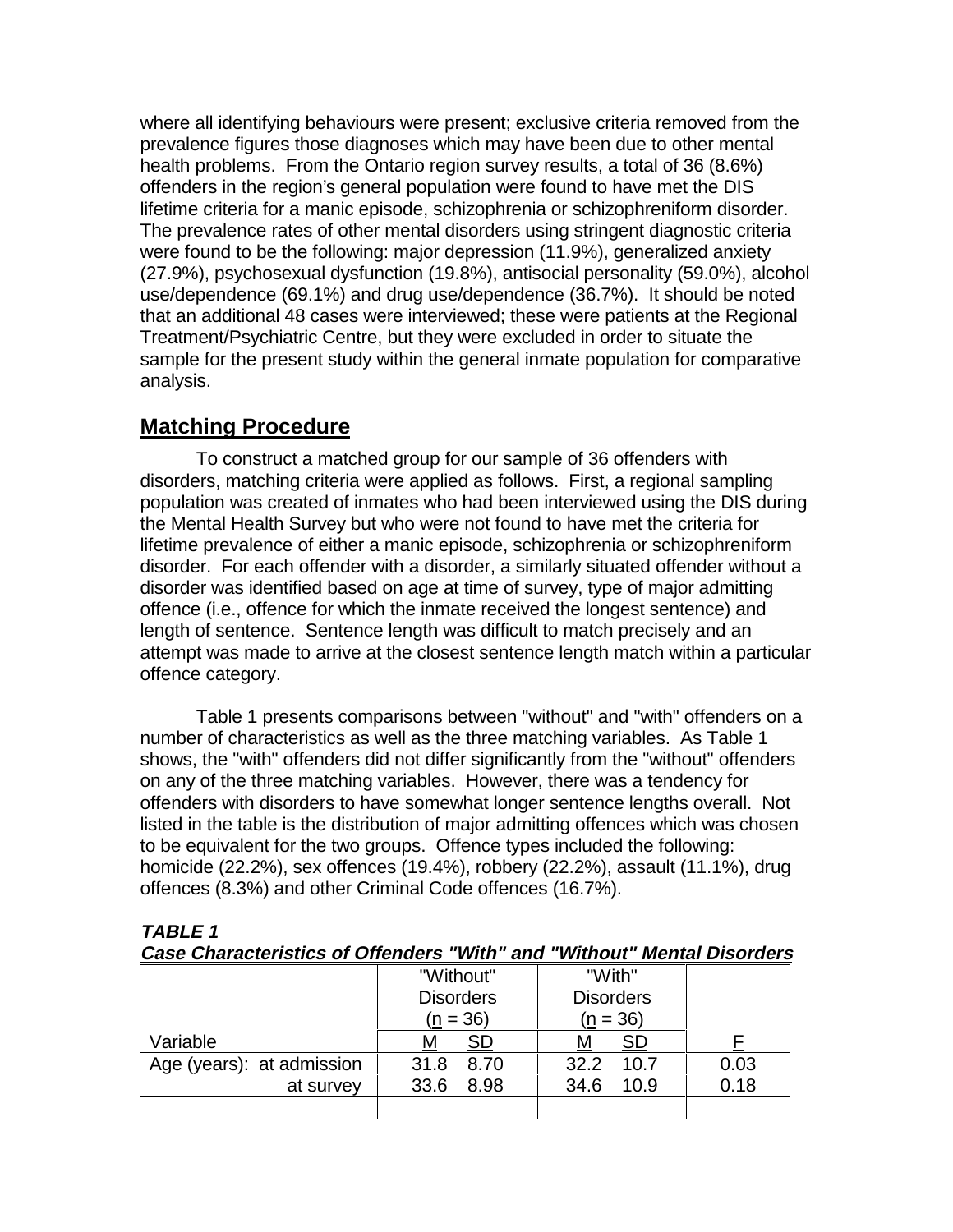|                             |                        | n       | $\%$         | n       | $\%$         | $\overline{\mathsf{X}}^2$ |
|-----------------------------|------------------------|---------|--------------|---------|--------------|---------------------------|
| <b>Admission Type:</b>      |                        |         |              |         |              |                           |
| <b>Warrant of Committal</b> |                        | 28      | 77.8         | 30      | 83.3         | 0.36                      |
|                             | Other                  | 8       | 22.2         | 6       | 16.7         |                           |
|                             |                        |         |              |         |              |                           |
| <b>Admitting Offence:</b>   |                        |         |              |         |              |                           |
|                             | Violent<br>Non-violent | 28<br>8 | 77.8<br>22.2 | 28<br>8 | 77.8<br>22.8 | 0.00                      |
|                             |                        |         |              |         |              |                           |
| Federal Term:               | First                  | 24      | 66.7         | 23      | 63.9         | 0.06                      |
|                             | Second +               | 12      | 33.3         | 13      | 36.1         |                           |
|                             |                        | М       | <b>SD</b>    | M       | <b>SD</b>    | F                         |
| Sentence Length* (days):    |                        | 2,000   | 1,138        | 2,628   | 1,628        | 3.00                      |
|                             |                        |         |              |         |              |                           |
| Convictions (#):            | Prior                  | 3.4     | 13.8         | 11.4    | 9.2          | 0.51                      |
|                             | Current                | 3.9     | 6.6          | 3.8     | 2.9          | 0.01                      |
|                             |                        |         |              |         |              |                           |
|                             | Total                  | 17.2    | 18.9         | 15.1    | 10.7         | 0.33                      |
|                             |                        |         |              |         |              |                           |
| Violent                     |                        |         |              |         |              |                           |
| Convictions (#):            | Prior                  | 0.05    | 0.2          |         |              | 0.52                      |
|                             |                        |         |              | 0.11    | 0.40         |                           |
|                             | Current                | 0.08    | 0.3          |         |              | 0.00                      |
|                             |                        |         |              | 0.08    | 0.28         |                           |
|                             | Total                  | 0.14    | 0.4          |         |              | 0.33                      |
|                             |                        |         |              | 0.19    | 0.47         |                           |

| Note: * Life sentences excluded ( $\underline{n}$ = 6 from each group). |  |  |
|-------------------------------------------------------------------------|--|--|
|                                                                         |  |  |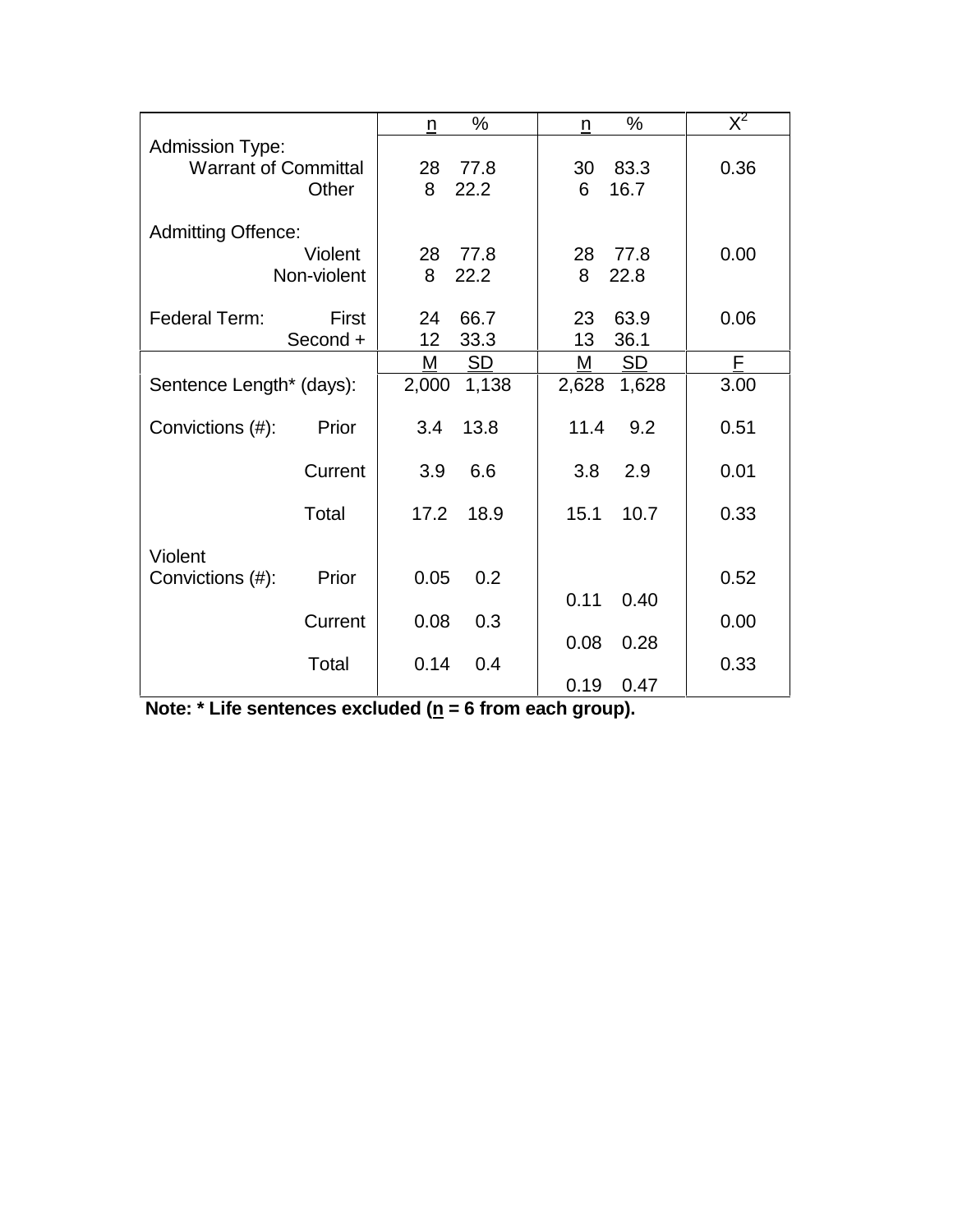## **Data Gathering Process**

Data were gathered on the entire study sample of 72 federal inmates from a variety of sources. The CSC's automated Offender Information System provided general demographics (e.g., age), current offence characteristics (e.g., type) as well as correctional process variables (e.g., admission date, transfers, release date, release type). CSC's automated Security Incident System data base yielded information on all recorded incidents (e.g., possession of contraband, inmate assault) for each offender's period(s) of federal supervision. CSC's automated Parole Supervision System data base gave information on suspension warrants for those offenders who were released under community supervision. The Canadian Police Information Centre was also utilized and provided the complete offence history (e.g., criminal convictions, dispositions) for each offender.

Information on all the correctional process variables was gathered over the period of approximately four years following the completion of the Mental Health Survey (i.e., to November 15, 1992).

# **Results**

### **Criminal Background**

When we examine the criminal conviction histories of the two matched groups of offenders "with" or "without" disorders, the similarities are striking. Table 1 shows that about the same proportions in the two groups were first-time federal offenders (67% of the "without" disorders and 64% of the group "with" disorders). There were no significant differences in the mean number of prior convictions, either in total or specifically for prior violent convictions. Similarly, there were no differences in the number of current convictions. Table 2 shows the pattern of prior convictions for each of ten different categories of offences. Again we see very little difference in the number and type of criminal convictions on record.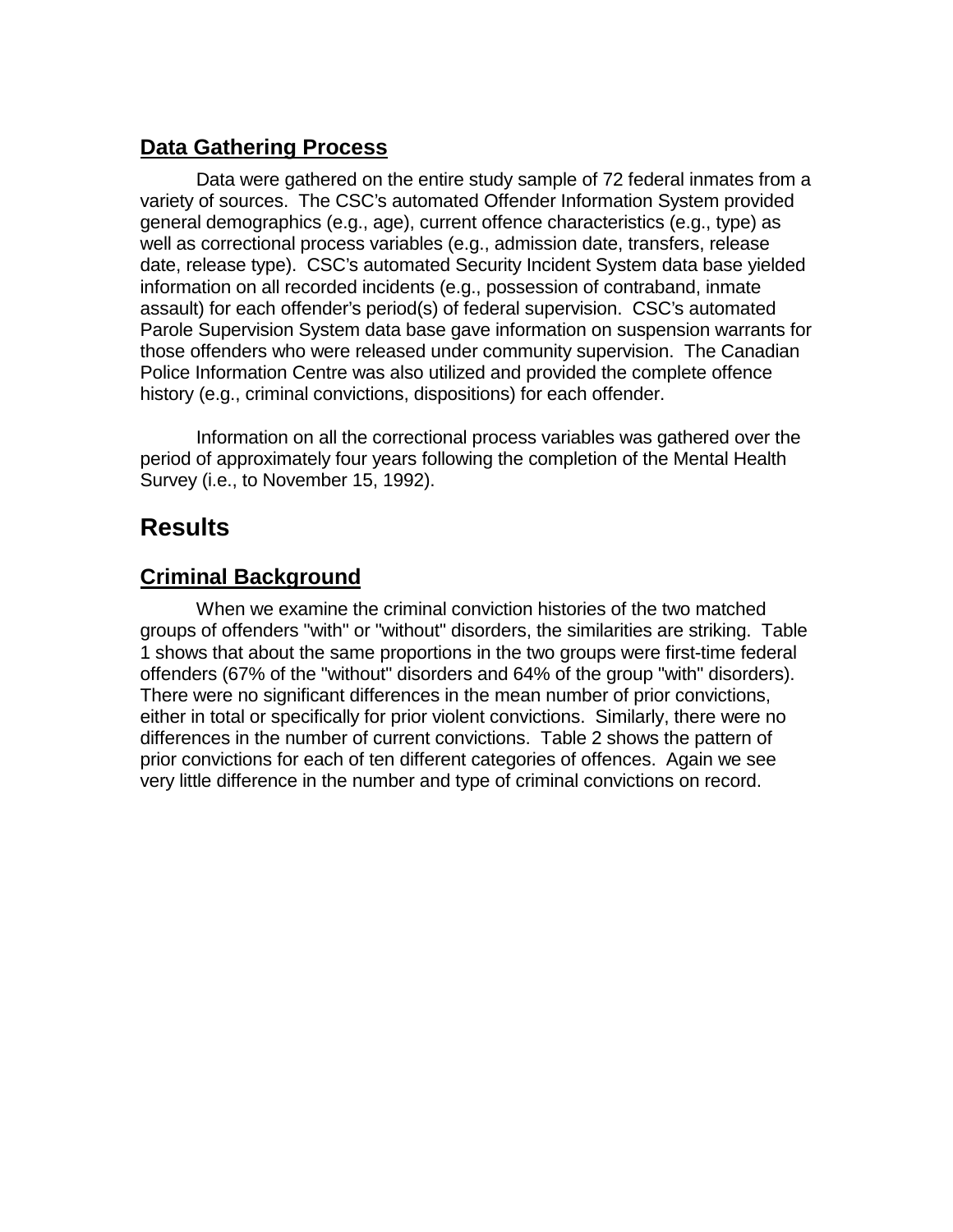|                           | "Without"      | "With"         |      |
|---------------------------|----------------|----------------|------|
| <b>Type of Conviction</b> | <b>SD</b><br>Μ | <b>SD</b><br>М | F    |
|                           |                |                |      |
| Homicide                  | 0.28<br>0.51   | 0.25<br>0.60   | 0.04 |
| <b>Attempted Murder</b>   | 0.28<br>0.17   | 0.28<br>0.17   | 0.00 |
| Sex Offence               | 1.95<br>0.50   | 0.75<br>1.44   | 0.38 |
| Robbery                   | 2.62<br>1.17   | 2.71<br>1.14   | 0.00 |
| Assault                   | 1.36<br>1.55   | 0.94<br>1.54   | 1.30 |
| Property                  | 6.61<br>5.67   | 4.72<br>5.06   | 0.20 |
| Fraud                     | 14.11<br>3.03  | 2.11<br>6.59   | 0.12 |
| <b>Public Morals</b>      | 2.69<br>2.08   | 1.67<br>1.82   | 0.59 |
| Drug                      | 0.99<br>0.64   | 2.76<br>1.11   | 0.93 |
| Alcohol                   | 0.19<br>0.52   | 0.03<br>0.17   | 3.30 |

### **TABLE 2**

**Criminal Conviction History of Offenders "With" and "Without" Disorders**

Another perspective in assessing severity of criminal conviction history is to examine court dispositions. Table 3 presents the total volume of court dispositions (e.g., absolute discharges, fines, probation terms, etc.) recorded for both the groups "without" and "with" disorders. Again, statistical analyses revealed no significant differences between the two groups in the number and types of court dispositions.

#### **TABLE 3**

#### **Court Disposition History of Offenders "Without" and "With" Disorders**

|                            | "Without"    | "With"         |      |
|----------------------------|--------------|----------------|------|
| Type of Disposition        | SD<br>M      | <b>SD</b><br>M |      |
|                            |              |                |      |
| <b>Absolute Discharges</b> | 0.17<br>0.03 | 0.03<br>0.17   | 0.00 |
| <b>Suspended Sentences</b> | 0.88<br>0.56 | 1.06<br>1.30   | 3.63 |
| <b>Fines</b>               | 1.81<br>2.64 | 1.88<br>1.19   | 1.28 |
| <b>Restitution Orders</b>  | 0.28<br>0.08 | 0.47<br>0.19   | 1.50 |
| <b>Probation Terms</b>     | 1.56<br>1.50 | 2.11<br>1.70   | 2.52 |
| Incarcerations             | 2.92<br>4.47 | 1.54<br>4.50   | 0.00 |
|                            |              |                |      |

## **Custody Level**

Custody level assignments can be viewed as the correctional system's generalized response to risk; the greater the perceived risk posed by the offender, the higher the level of custody. In particular, transfers to minimum security, are a preparatory response to consideration for release. Table 4 provides a breakdown of the custody level assignments and transfer histories for the two groups of offenders "without" or "with" disorders. At the time that the Mental Health Survey was conducted, no overall difference was observed in the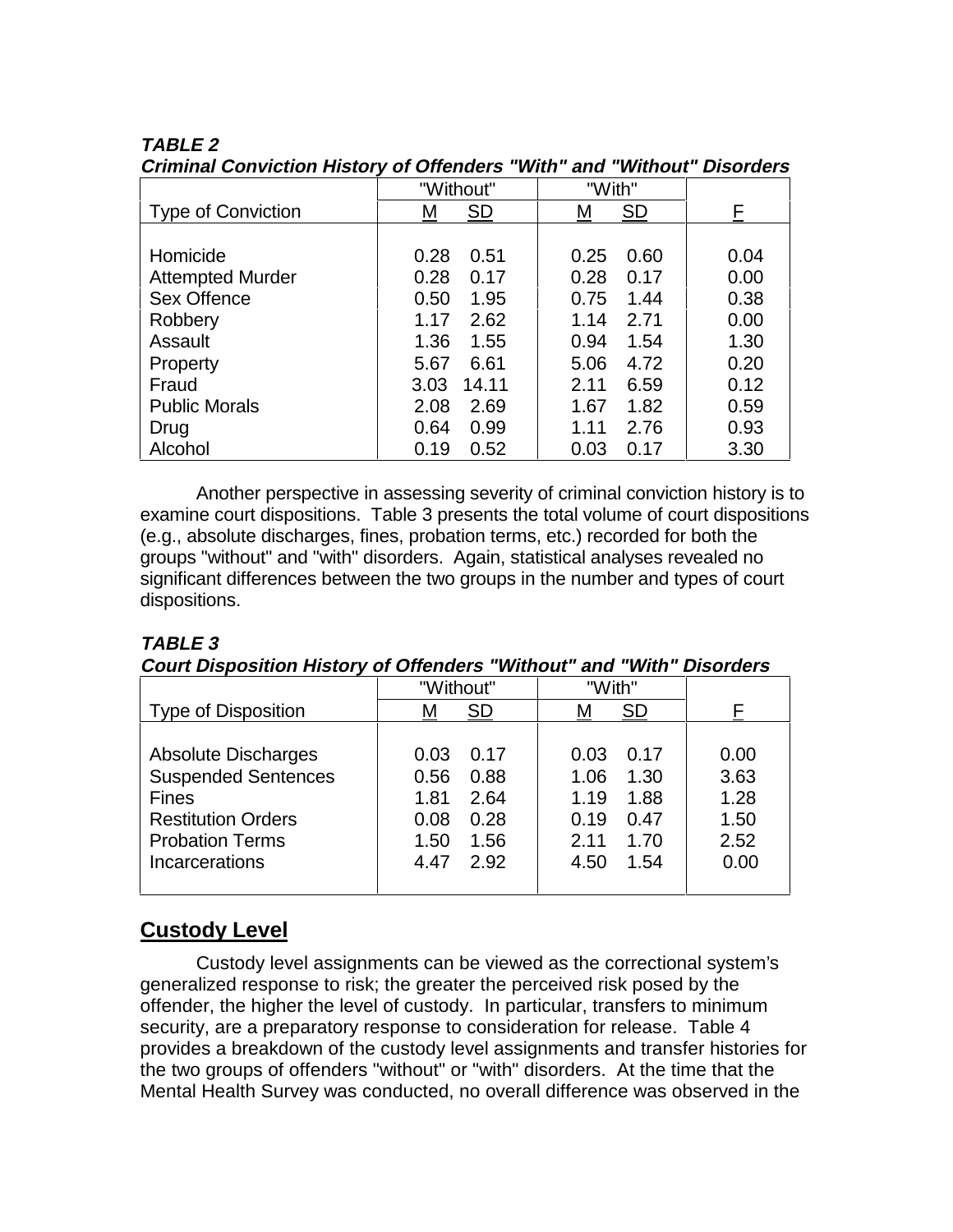distribution of cases across levels of security,  $c^2$  (2, N = 72) = 3.26, ns. However, a clear trend was evident with a smaller proportion of offenders "with" disorders seen as suitable for minimum security placement (5.6% for those with disorders versus 19.4% for those without disorders). Subsequent to the survey, a similar proportion of cases in both groups was transferred (72%), and the total mean number of transfers was equivalent for the two groups. When the first transfer post-survey was examined, no overall difference was observed between the two groups with reference to changes in security designation (i.e., either no change or an upward or downward change). However, again, a trend is evident with fewer offenders "with" disorders having moved downward in custody level and more having moved upward.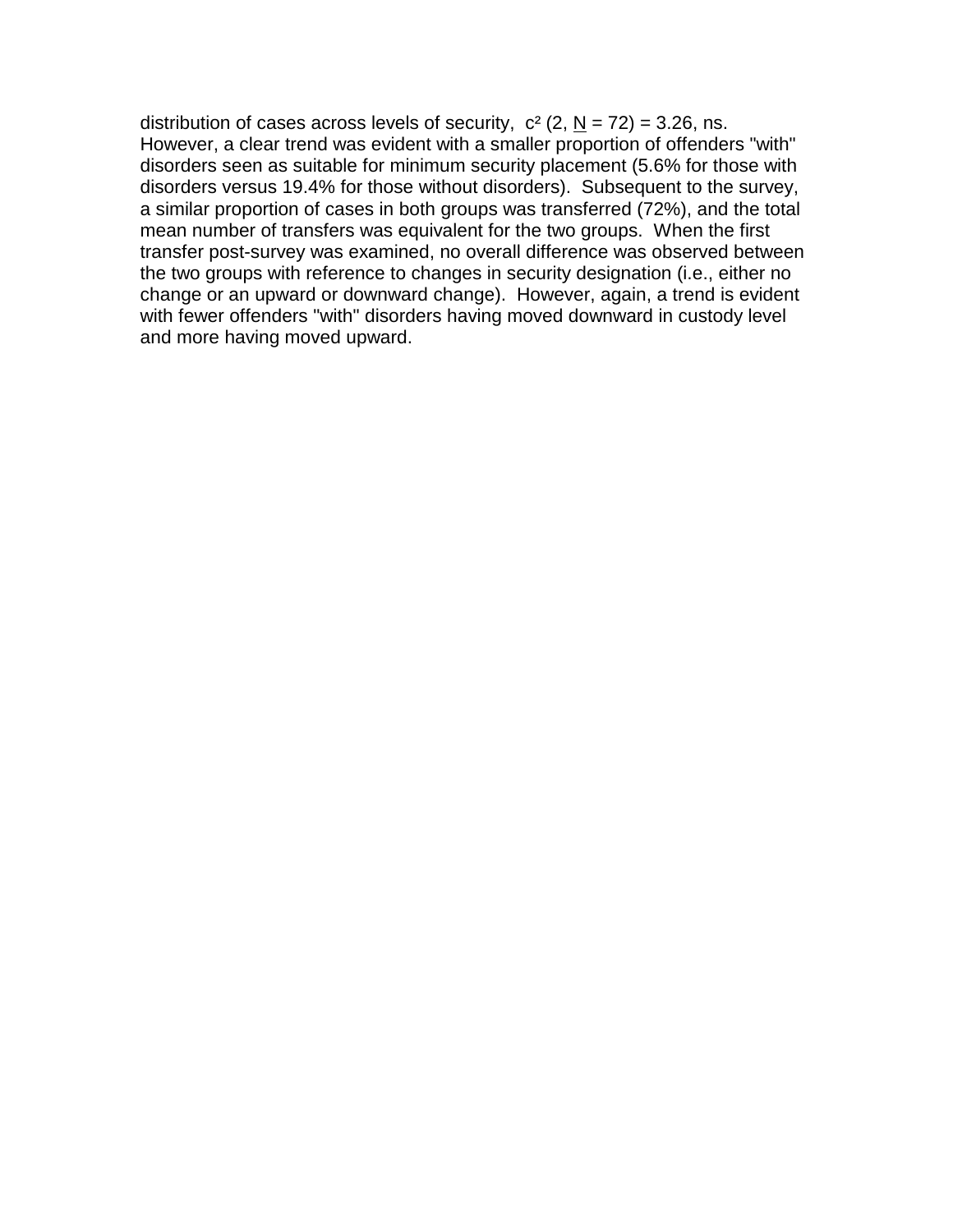### **TABLE 4**

|                                   | "Without"              | "With"                |       |
|-----------------------------------|------------------------|-----------------------|-------|
| Variable                          | $\%$<br>n              | $\%$<br>n             | $X^2$ |
| <b>Custody Level at Survey</b>    |                        |                       |       |
| Minimum                           |                        |                       |       |
| Medium                            | 19.4<br>$\overline{7}$ | $\overline{2}$<br>5.6 | 3.26  |
| Maximum                           | 44.4<br>16             | 55.6<br>20            |       |
|                                   | 13<br>36.1             | 38.9<br>14            |       |
| <b>Transferred Post-survey</b>    |                        |                       |       |
| Yes                               | 72.2<br>26             | 72.2<br>26            | 0.00  |
| <b>No</b>                         | 10<br>27.8             | 10<br>27.8            |       |
| <b>First Transfer Post-survey</b> |                        |                       |       |
| No Change                         | 38.5<br>10             | 38.5<br>10            | 2.13  |
| Upward                            | 4<br>15.4              | 8<br>30.8             |       |
| Downward                          | 46.2<br>12             | 8<br>30.8             |       |
|                                   |                        |                       |       |
|                                   | <b>SD</b><br>М         | <b>SD</b><br>M        | F     |
| # of Transfers                    | 2.42<br>2.87           | 3.17<br>4.10          | 0.81  |

**Prison Custody/Transfer History of Offenders "With" and "Without" Disorders**

Not surprisingly, during their current federal prison term, a significantly larger proportion of the "with" group had been in the Regional Treatment Centre on a previous occasion relative to the "without" group (36.1% and 13.9%, respectively  $c<sup>2</sup>$  (1, N = 72) = 4.74, p < .05). Similarly, a larger proportion of the "with" group than of the "without" group was transferred to the Regional Treatment Centre subsequent to the Mental Health Survey (33.3% and 13.9%, respectively); however, the difference was not statistically significant. With respect to those inmates subsequently transferred for some form of mental health treatment (including treatment for sex offending), 73.3% were from the "with" group whereas 26.7% were from the "without" group.

## **Prison Incidents**

Involvement in significant prison incidents was assessed by classifying all recorded instances post-survey as violent (e.g., assaults ), escape, possession of contraband, general behaviourial disruption, and other. Table 5 presents the mean number of these types of security incidents for both the "without" and "with" groups. The results indicated that the level of involvement in prison incidents was quite similar for the two groups. Moreover, offenders "with" disorders showed no particular pattern in the types of incidents in which they were involved while in prison.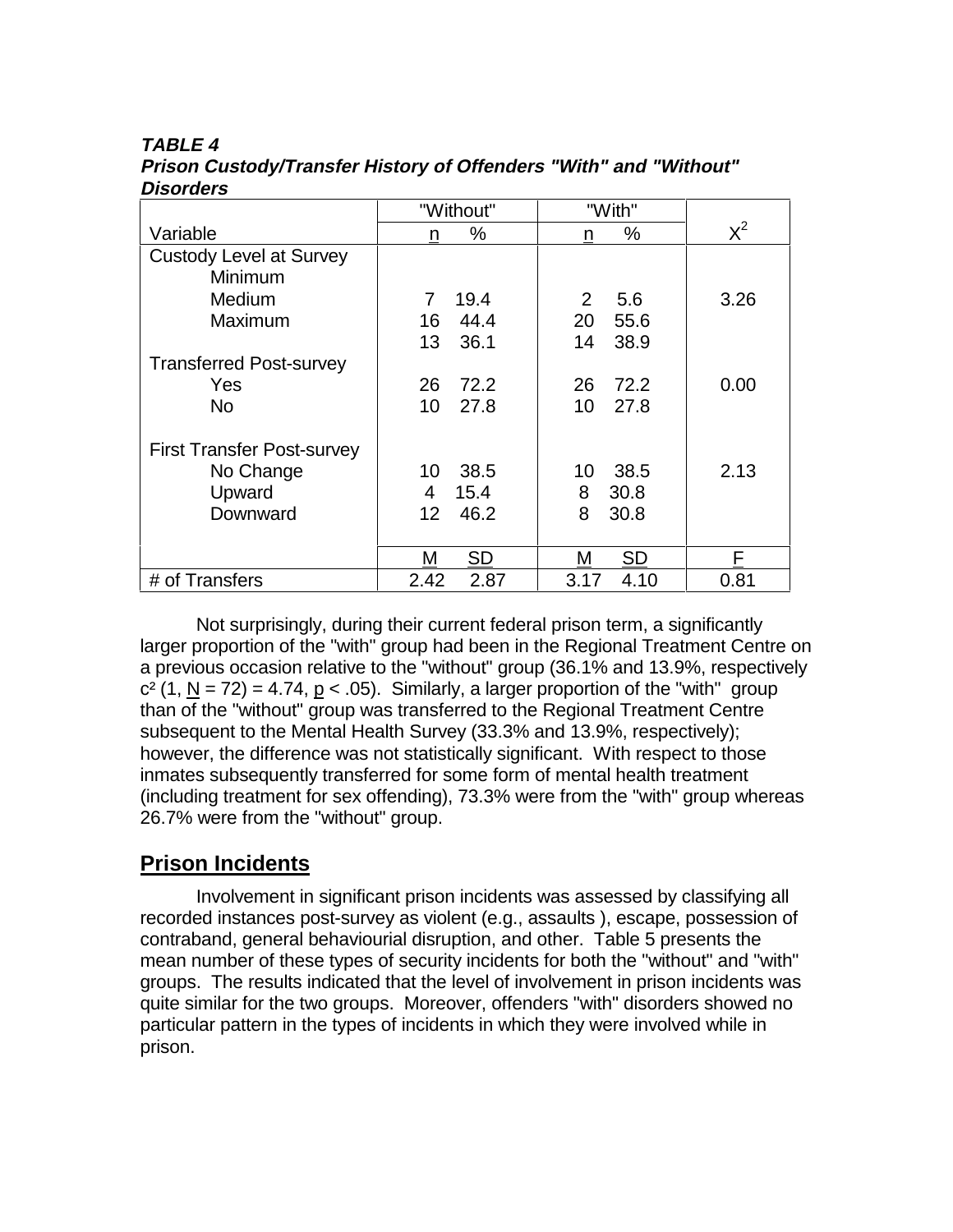| $\sim$            |                | ana<br>,,,,,,,         | PIJVI UUI J |
|-------------------|----------------|------------------------|-------------|
|                   | Non-disordered | <b>Disordered</b>      |             |
| Variable          | ℅<br>n         | $\%$<br>n              | $X^2$       |
| Incident          |                |                        |             |
| Yes               | 18<br>50.0     | 47.2<br>$17 \,$        | 0.06        |
| <b>No</b>         | 18<br>50.0     | 19<br>52.8             |             |
| Violent           |                |                        |             |
| Yes               | 16.7<br>6      | $\overline{7}$<br>19.4 | 0.09        |
| No                | 30<br>83.3     | 29<br>80.6             |             |
| Escape            |                |                        |             |
| Yes               | 3<br>8.3       | 0.0<br>0               | 3.13        |
| No                | 91.7<br>33     | 36<br>100.0            |             |
| Contraband        |                |                        |             |
| Yes               | 30.6<br>11     | 19.4<br>$\overline{7}$ | 1.19        |
| <b>No</b>         | 25<br>69.4     | 29<br>80.6             |             |
| <b>Behavioral</b> |                |                        |             |
| Yes               | 19.4<br>7      | 11.1<br>4              | 0.97        |
| No                | 29<br>80.6     | 32<br>88.9             |             |
| Other             |                |                        |             |
| Yes               | 33.3<br>12     | 25.0<br>9              | 0.61        |
| No                | 24<br>66.7     | 27<br>75.0             |             |
|                   | SD<br>M        | M<br>SD                | F.          |
| # of Incidents    | 1.75<br>2.60   | 1.67<br>2.45           | 0.02        |

#### **TABLE 5 Prison Incident History of Offenders "Without" and "With" Disorders**

## **Temporary Absences**

Temporary absences are granted to offenders either for essential medical or administrative (e.g., court appearance) purposes, usually under escort, or as a precursor to release to assist in gradual reintegration. The post-survey history of experience with temporary absences for the offenders "without" disorders and offenders "with" disorders is shown in Table 6. There were no significant differences in the proportions of offenders in the two groups who were granted various forms of temporary absences. There was some evidence that the offenders "without" disorders were granted a greater number of both unescorted and escorted passes, however, the difference in the means for the two groups was not statistically significant.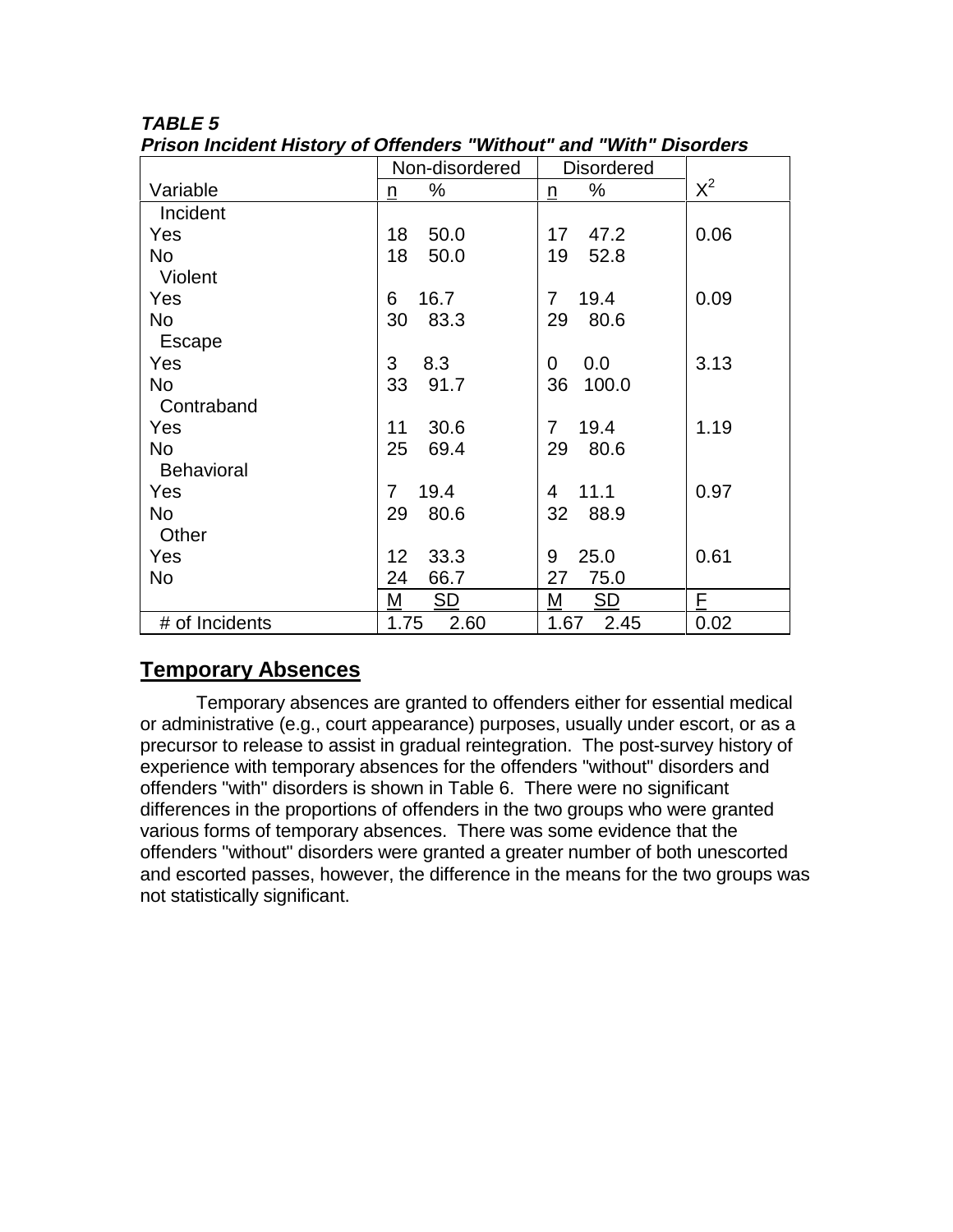### **TABLE 6**

**Temporary Absence History of Offenders "Without" and "With" Disorders**

|                          | "Without"               | "With"         |       |
|--------------------------|-------------------------|----------------|-------|
| Variable                 | $\%$<br>n               | $\%$<br>n      | $X^2$ |
| Temporary                |                         |                |       |
| Absence(s) Granted       |                         |                |       |
| Yes                      | 72.2<br>26              | 28<br>77.8     | 0.30  |
| <b>No</b>                | 27.8<br>10              | 22.2<br>8      |       |
| <b>Escorted</b>          |                         |                |       |
| Yes                      | 72.2<br>26              | 75.0<br>27     | 0.07  |
| <b>No</b>                | 10 <sup>1</sup><br>27.8 | 25.0<br>9      |       |
| Unescorted               |                         |                |       |
| Yes                      | 11<br>30.6              | 8<br>22.2      | 0.64  |
| <b>No</b>                | 69.4<br>25              | 28<br>77.8     |       |
| Medical                  |                         |                |       |
| Yes                      | 55.6<br>20              | 66.7<br>24     | 0.94  |
| <b>No</b>                | 16<br>44.4              | 12<br>33.3     |       |
| Administrative           |                         |                |       |
| Yes                      | 16.7<br>6               | 11.1<br>4      | 0.47  |
| <b>No</b>                | 83.3<br>30              | 32<br>88.9     |       |
| <b>Community Service</b> |                         |                |       |
| Yes                      | 33.6<br>11              | 16.7<br>6      |       |
| <b>No</b>                | 25<br>69.4              | 30<br>83.3     | 1.93  |
| <b>Family Contact</b>    |                         |                |       |
| Yes                      | 36.1<br>13              | 22.2<br>8      |       |
| <b>No</b>                | 23<br>63.9              | 28<br>77.8     | 1.68  |
| Compassionate            |                         |                |       |
| Yes                      | $\overline{2}$<br>5.6   | 3<br>8.3       |       |
| <b>No</b>                | 94.4<br>34              | 33<br>91.7     | 0.22  |
| Rehabilitative           |                         |                |       |
| Yes                      | 16.7<br>6               | 10<br>27.8     |       |
| <b>No</b>                | 83.3<br>30              | 72.2<br>26     | 1.29  |
|                          |                         |                |       |
|                          | <b>SD</b><br>M          | <b>SD</b><br>M | F     |
| # of Temporary           | 7.7<br>33.2             | 16.7<br>9.9    | 1.58  |
| <b>Absences</b>          |                         |                |       |
| # Escorted               | 32.8<br>6.5             | 16.6<br>9.2    | 1.43  |
| # Unescorted             | 1.2<br>2.3              | 0.7<br>1.5     | 1.27  |

## **Prison Releases**

Conditional release from federal custody in Canada occurs either in the form of parole, which is dependent on eligibility requirements and granted at the discretion of the National Parole Board, or in the form of mandatory supervision,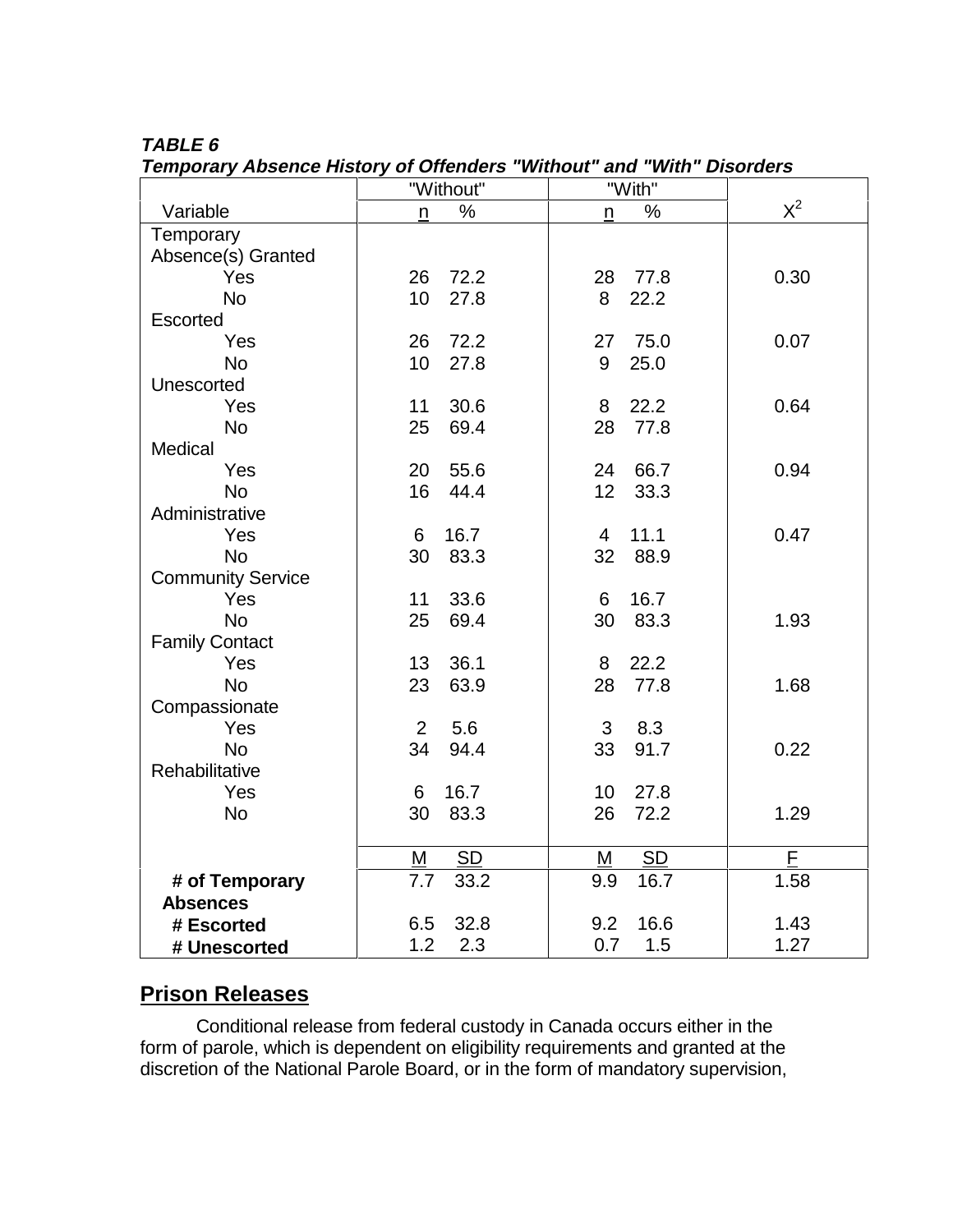which typically occurs after two thirds of the sentence is served. Generally, 40% of federal offenders are released on full parole and 60% on mandatory supervision.

 Table 7 shows the patterns of release from federal custody for both the offenders "without" disorders and those "with" disorders. The findings indicate that, during the four-year follow-up, approximately as many offenders in the "with" group were released as those in the without group (67% and 75% respectively). Of those who were not released, 5 of the 9 in the "without" and 6 of the 12 in the with group were serving life sentences. The remainder in both groups were all past their parole eligibility dates.

Although offenders "with" disorders were equally likely to be released, when we look at type of release, a clear and significant difference emerges. Offenders with disorders as a group, were much more likely to be released on mandatory supervision, while the offenders without disorders were released more often on parole, at about the same frequency as the base-rate in the general federal inmate population  $c^2$  (1, N = 72) = 4.55, p < .05. Table 7 also shows the average time served prior to release, in number of days, and the average proportion of the sentence served before release for the two groups. Although the differences do not reach significance, there is a tendency for offenders with disorders to serve more time prior to release, in absolute terms, and to serve a greater portion of their sentence, in relative terms.

|                         | "Without"                 | "With"         |         |
|-------------------------|---------------------------|----------------|---------|
| Variable                | %<br>$\underline{n}$      | %<br>n         | $X^2$   |
|                         |                           |                |         |
| Released                | 75.0<br>27                | 24<br>66.7     | 0.61    |
| Yes                     | 9<br>25.0                 | 12 33.3        |         |
| <b>No</b>               |                           |                |         |
| <b>Type</b>             | $12 \overline{ }$<br>44.4 | 16.7<br>4      | $4.55*$ |
| Parole                  | 55.6<br>15                | 20<br>83.3     |         |
| Mandatory               |                           |                |         |
|                         | <b>SD</b><br>Μ            | SD<br>M        | E       |
| Time served (days)      | 1,058<br>592.2            | 836.3<br>1,371 | 0.00    |
|                         |                           |                |         |
| Proportion of           | .59<br>.21                | .65<br>.39     | 0.93    |
| <b>Time Served</b>      |                           |                |         |
| <b>AI</b> 4 <b>4 AP</b> |                           |                |         |

#### **TABLE 7**

| Prison Release History of Offenders "Without" and "With" Disorders |  |  |  |  |  |  |  |  |
|--------------------------------------------------------------------|--|--|--|--|--|--|--|--|
|--------------------------------------------------------------------|--|--|--|--|--|--|--|--|

 **Note: \* p < .05.**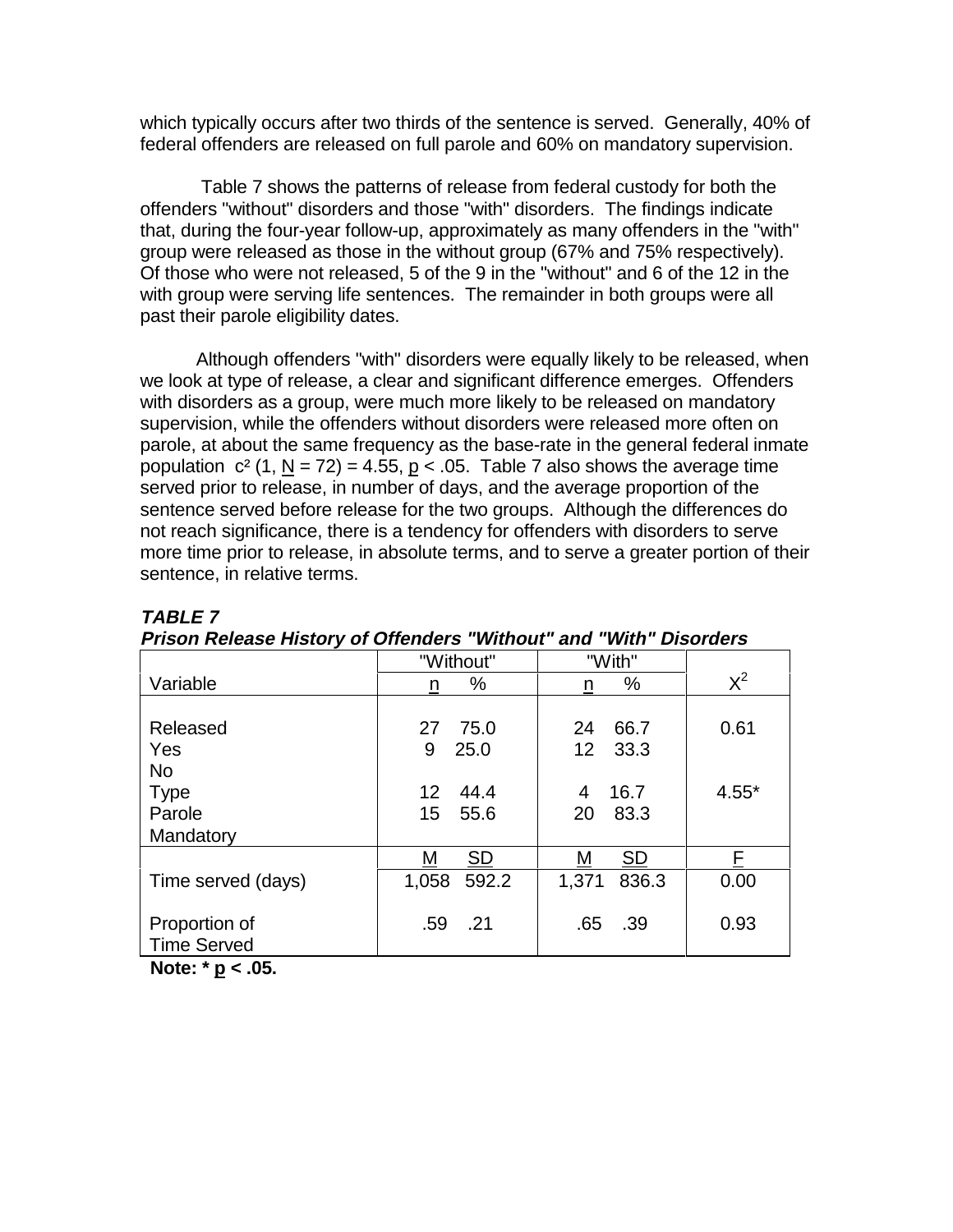### **Post-release Outcome**

To conduct a post-release follow-up of the two groups, four outcome measures were used (suspension warrant executed, re-admission to federal custody, re-admission with a new offence and re-admission with a violent new offence). Two follow-up periods were taken in order to examine both early and more sustained post-release performance (6 and 24 months). The analyses presented in Table 8 reveal no significant differences between the "without" and "with" groups in relation to early outcome while on conditional release (i.e., at a 6 month follow-up). There is a trend, however, for more of the offenders without disorders to be returned for a new offence or a new violent offence.

With an extended follow-up period of 24 months, the offenders with disorders were now significantly more likely to be suspended during their period of community supervision  $c^2$  (1, N = 72) = 4.46, p < .05. On the other hand, the "without" group was more likely to return to federal custody with a new offence  $c^2$  $(1, N = 72) = 4.9$ ,  $p < .05$ . Upon closer examination, it was found that the largest proportion of the "with" disorders group (85.7%) was re-admitted for revocations without a new offence, whereas the largest proportion of the "without" disorders group (54.5%) was re-admitted for new offences.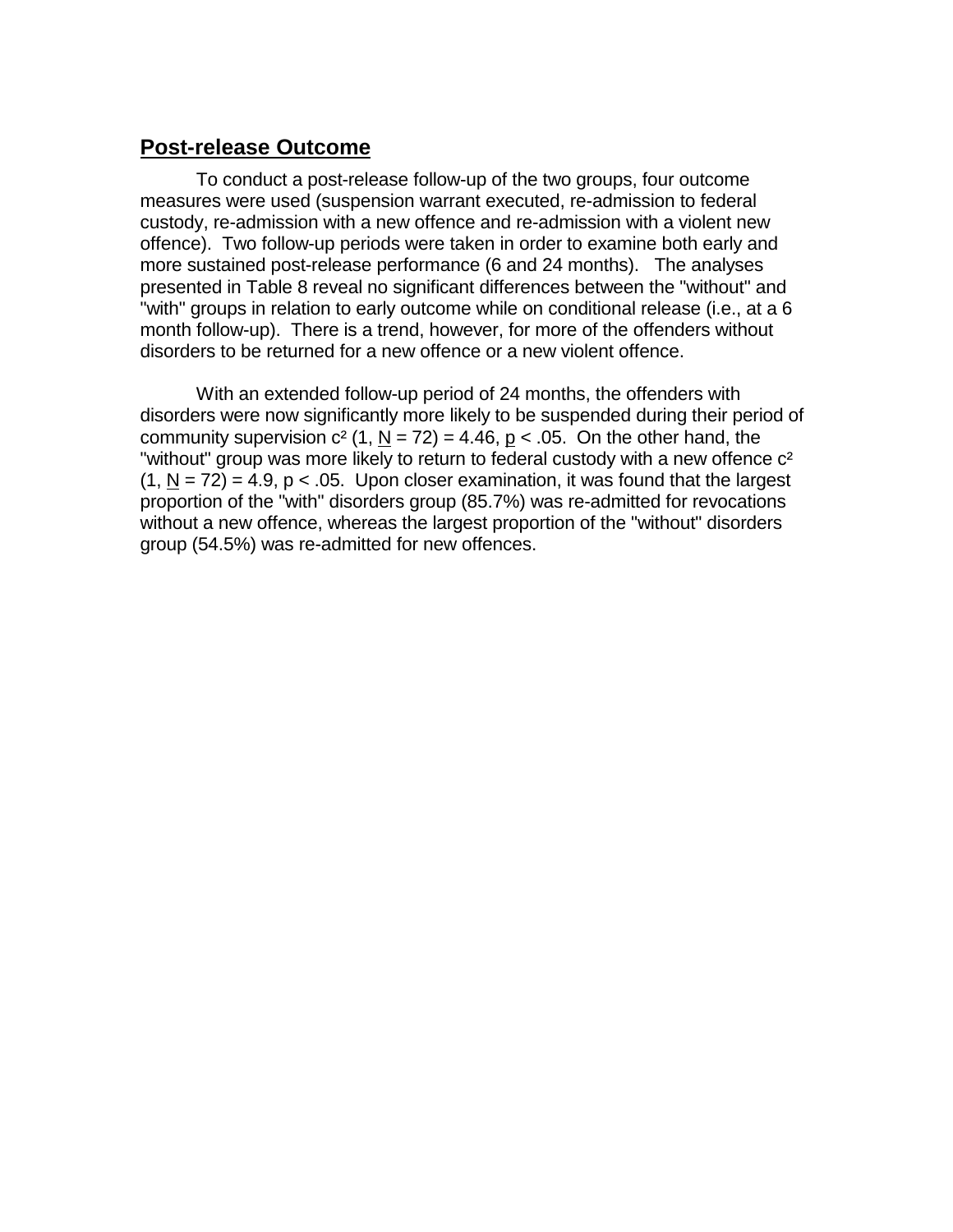|                            | "Without"              | "With"                 |         |
|----------------------------|------------------------|------------------------|---------|
| Follow-up Period/Measure   | $\%$<br>n              | %<br>n                 | $X^2$   |
| 6 Months/ $(p = 47)$       |                        |                        |         |
| Suspended                  |                        |                        |         |
| Yes                        | 38.5<br>10             | 11<br>47.6             | 0.91    |
| <b>No</b>                  | 61.5<br>16             | 10<br>52.4             |         |
| Re-admission               |                        |                        |         |
| Yes                        | 11<br>42.3             | 33.3<br>$\overline{7}$ | 0.40    |
| <b>No</b>                  | 15<br>57.7             | 14<br>66.7             |         |
| New offence                |                        |                        |         |
| Yes                        | 23.1<br>6              | 4.8<br>1               | 3.07    |
| <b>No</b>                  | 20<br>76.9             | 21<br>95.2             |         |
| <b>Violent New Offence</b> |                        |                        |         |
| Yes                        | 3<br>11.5              | 4.8<br>1               | 0.69    |
| <b>No</b>                  | 23<br>88.5             | 95.2<br>20             |         |
| 24 Months/ $(n = 37)$      |                        |                        |         |
| Suspended                  |                        |                        |         |
| Yes                        | 6<br>30.0              | 64.7<br>11             | $.46*$  |
| <b>No</b>                  | 14<br>70.0             | 6<br>35.3              |         |
| Re-admission               |                        |                        |         |
| Yes                        | 8<br>40.0              | 6<br>35.3              | 0.09    |
| <b>No</b>                  | 12<br>60.0             | 64.7<br>11             |         |
| New Offence                |                        |                        |         |
| Yes                        | 5<br>25.0              | 0.0<br>$\overline{0}$  | $4.91*$ |
| <b>No</b>                  | 15<br>75.0             | 100.0<br>17            |         |
| <b>Violent New Offence</b> |                        |                        |         |
| Yes                        | $\overline{2}$<br>10.0 | $\overline{0}$<br>0.0  | 1.80    |
| <b>No</b>                  | 18<br>90.0             | 100.0<br>17            |         |

### **TABLE 8**

**Post-release Outcome of Offenders "Without" and "With" Disorders**

 **Note: \* p < .05.**

We were interested in factors that might be generally predictive of postrelease outcome (i.e., age, conviction history experience of, other mental disorders) and, more specifically, whether the same factors would correlate with outcome for the "without" disorder and the "with" disorder groups. These correlates are shown in Table 9, with reference to the outcome measure of any readmission during the entire follow-up period. Interestingly, the total number of prior convictions was the only factor significantly related to re-admission for the "with" disorders group. No factor was significantly related to re-admission for the "without" disorders group. Recalling that offenders with disorders were re-admitted disproportionately for revocations without a new offence, this suggests that when a lengthy criminal history combines with evidence of mental disorder, conditional release may be more readily revoked by supervision authorities.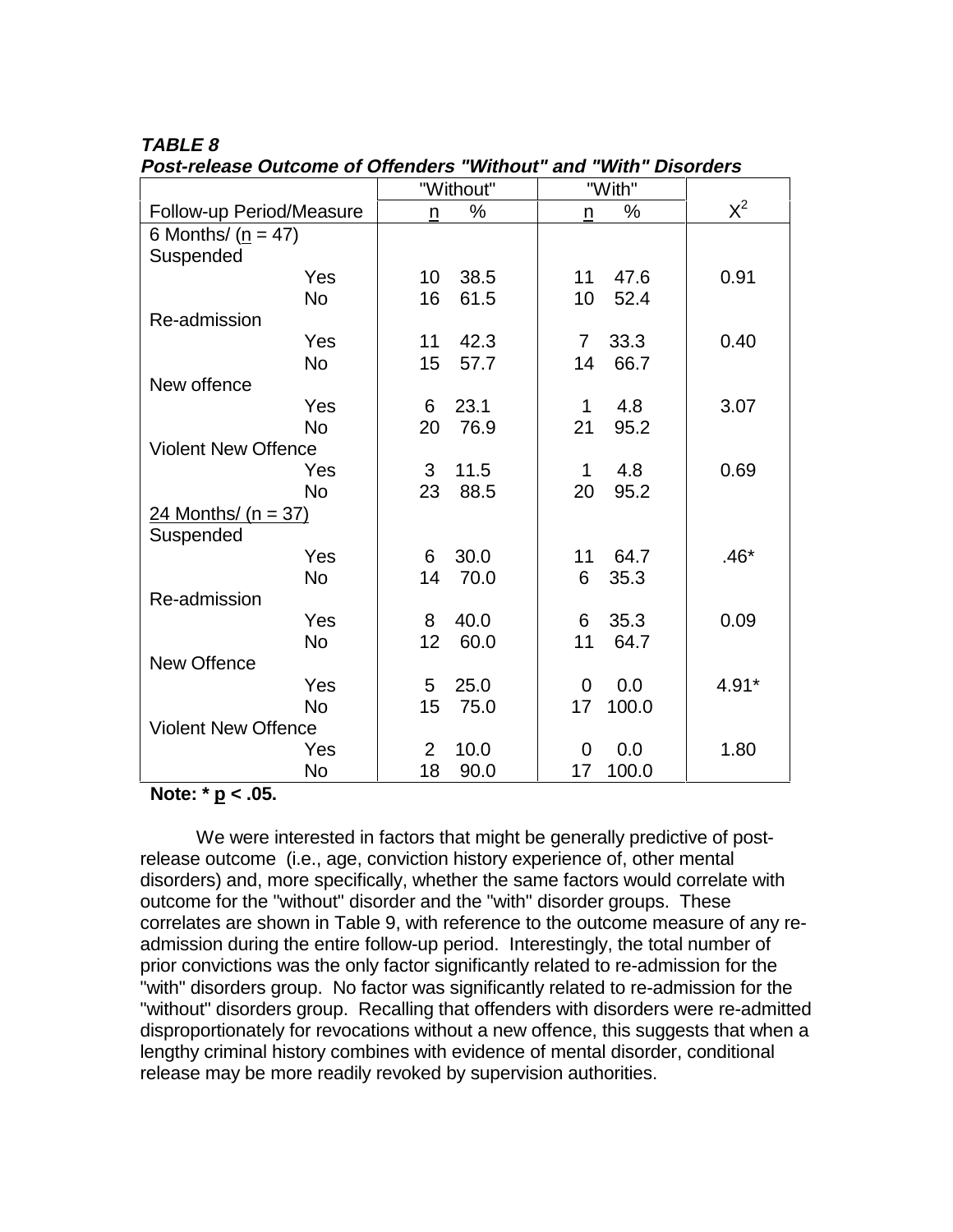|                                 | "Without" Disorders | "With" Disorders |  |
|---------------------------------|---------------------|------------------|--|
|                                 | $(n = 27)$          | $(n = 24)$       |  |
| Measure                         | r                   | r                |  |
|                                 |                     |                  |  |
| Age at admission                | $-15$               | $-12$            |  |
| Age at survey                   | $-.19$              | $-.11$           |  |
|                                 |                     |                  |  |
| Convictions # - Prior           | .34                 | $.56**$          |  |
| Convictions # - Total           | .35                 | $.53**$          |  |
|                                 |                     |                  |  |
| Violent # - Prior               | $-16$               | .31              |  |
| Violent # - Total               | $-13$               | .27              |  |
|                                 |                     |                  |  |
| <b>Major Depression</b>         | $-.16$              | .06              |  |
|                                 |                     |                  |  |
| Anxiety                         | .37                 | $-26$            |  |
|                                 |                     |                  |  |
| <b>Psychosexual Dysfunction</b> | .08 <sub>0</sub>    | .13              |  |
| <b>Antisocial Personality</b>   | .27                 | $-16$            |  |
|                                 |                     |                  |  |
| Alcohol Use/dependence          | .27                 | $-16$            |  |
|                                 |                     |                  |  |
| Drug Use/dependence             | .02                 | .00              |  |

**TABLE 9 Other Correlates and Re-admission**

**Note: \*\* p < .01.**

It is noteworthy that the presence of any of the other disorders assessed with the Mental Health Survey, including antisocial personality disorder (APD), was generally not found to be related to post-release outcomes. This was examined further with a set of analyses focusing on co-morbidity, with APD and alcohol and/or drug dependence, separately within both the "without" disorders and "with" disorders groups. The results are shown in Table 10.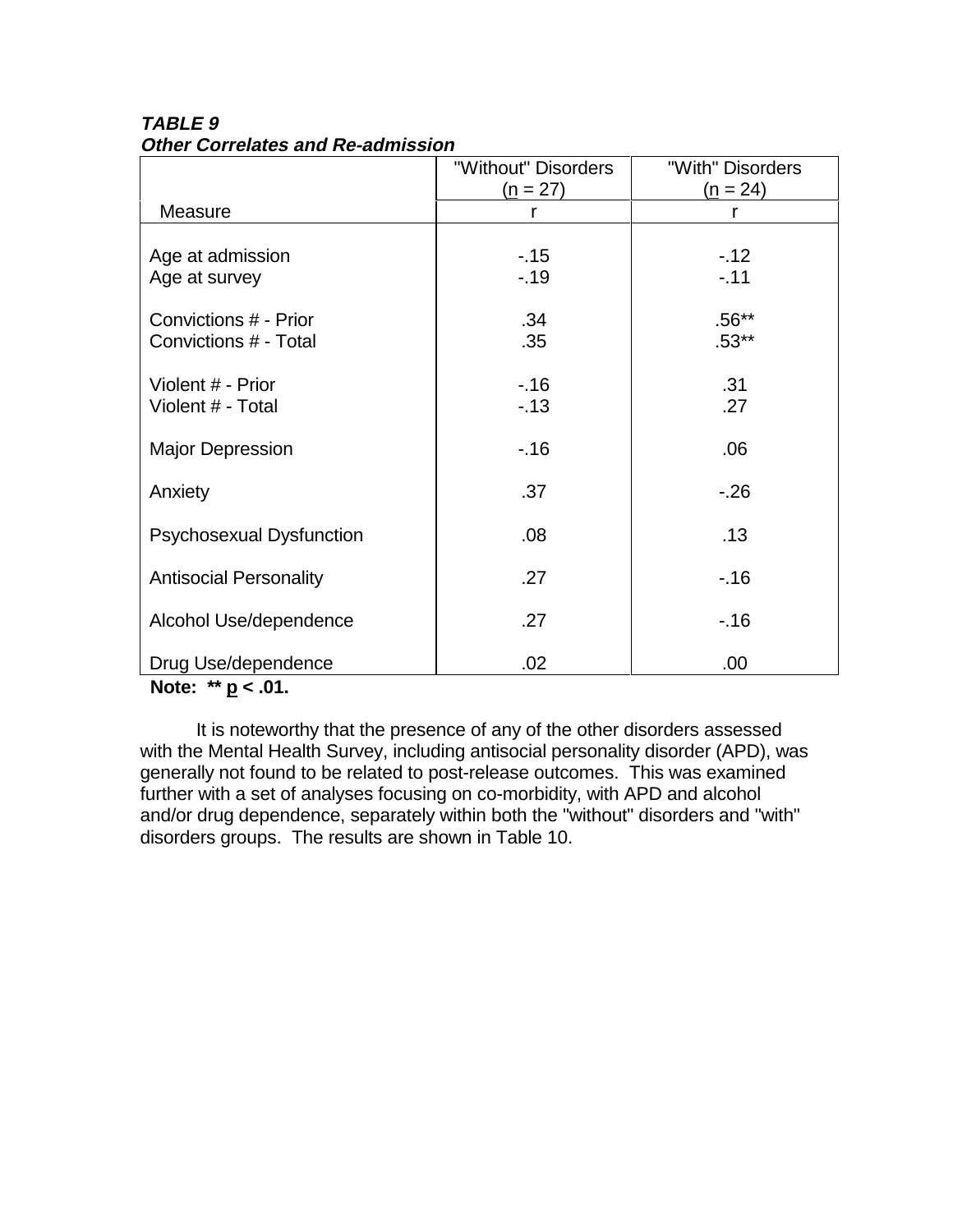|                                                                                                                                           |                                                              | Released                                                       | Re-admission                                                                      | Re-<br>admission<br>with<br>Offence            |
|-------------------------------------------------------------------------------------------------------------------------------------------|--------------------------------------------------------------|----------------------------------------------------------------|-----------------------------------------------------------------------------------|------------------------------------------------|
| Diagnoses                                                                                                                                 | $\%$<br>N                                                    | $\%$<br>n.                                                     | $\%$<br>n.                                                                        | n %                                            |
| "Without" Disorders +<br>Non-APD + Non-alcohol/drug<br>Non-APD + Alcohol/drug<br>APD + Non-alcohol/drug<br>APD + Alcohol/drug<br>Subtotal | 30.6<br>11<br>2.8<br>30.6<br>11<br>36.1<br>13<br>100.0<br>36 | 9<br>81.8<br>0<br>0.0<br>7<br>63.6<br>84.6<br>11<br>75.0<br>27 | 22.2<br>$\mathcal{P}$<br>0.0<br>$\Omega$<br>57.1<br>4<br>45.5<br>5.<br>40.7<br>11 | $1 \t1.1$<br>0.0<br>2 28.6<br>3 27.3<br>7 25.9 |
| "With" Disorders +                                                                                                                        | 6<br>16.7                                                    | 66.7<br>$\overline{4}$                                         | $\mathcal{P}$<br>50.0                                                             | 125.0                                          |
| Non-APD + Non-alcohol/drug                                                                                                                | 2.8<br>1                                                     | 0.0<br>$\Omega$                                                | 0.0<br>0                                                                          | 0.0                                            |
| Non-APD + Alcohol/drug                                                                                                                    | 22.2<br>8                                                    | 75.0<br>6                                                      | 2<br>33.3                                                                         | 0.0                                            |
| APD + Non-alcohol/drug                                                                                                                    | 21<br>58.3                                                   | 66.7<br>4                                                      | 28.6<br>4                                                                         | 0.0                                            |
| APD + Alcohol/drug                                                                                                                        |                                                              |                                                                |                                                                                   |                                                |
| Subtotal                                                                                                                                  | 100.0<br>36                                                  | 66.7<br>24                                                     | 33.3<br>8                                                                         | 1 4.2                                          |

#### **TABLE 10 Co-morbidity, Release and Re-admission Rates**

 **Note: APD = Antisocial Personality Disorder.**

In both the "without" and "with" disordered groups, the greatest proportion of offenders had both a co-occurring diagnosis of APD, as well as alcohol and/or drug dependence (36% and 58%, respectively). When the percentage of cases released is examined by category of co-morbidity, the pattern is quite similar within both the "without" and "with" disorders group. Offenders showing evidence of APD with alcohol and/or drug use/dependence are as likely to be released into the community as those exhibiting neither APD nor an alcohol/drug disorder. When the percentage of cases re-admitted is considered, however, a different pattern emerges in the "without" disorders and "with" disorders groups. APD, whether with or without alcohol and/or drug dependence, clearly distinguishes the "without" offenders as higher risk for re-admission. However, the pattern is unclear for offenders with disorders. Part of the explanation for these results is found in the fact that re-admission for offenders with disorders is occurring not for new offences, but for violations of supervision conditions. This likelihood of revocation for offenders "with" disorders seems to be more highly correlated with criminal history than with evidence of co-occurring disorders that are generally predictive of risk.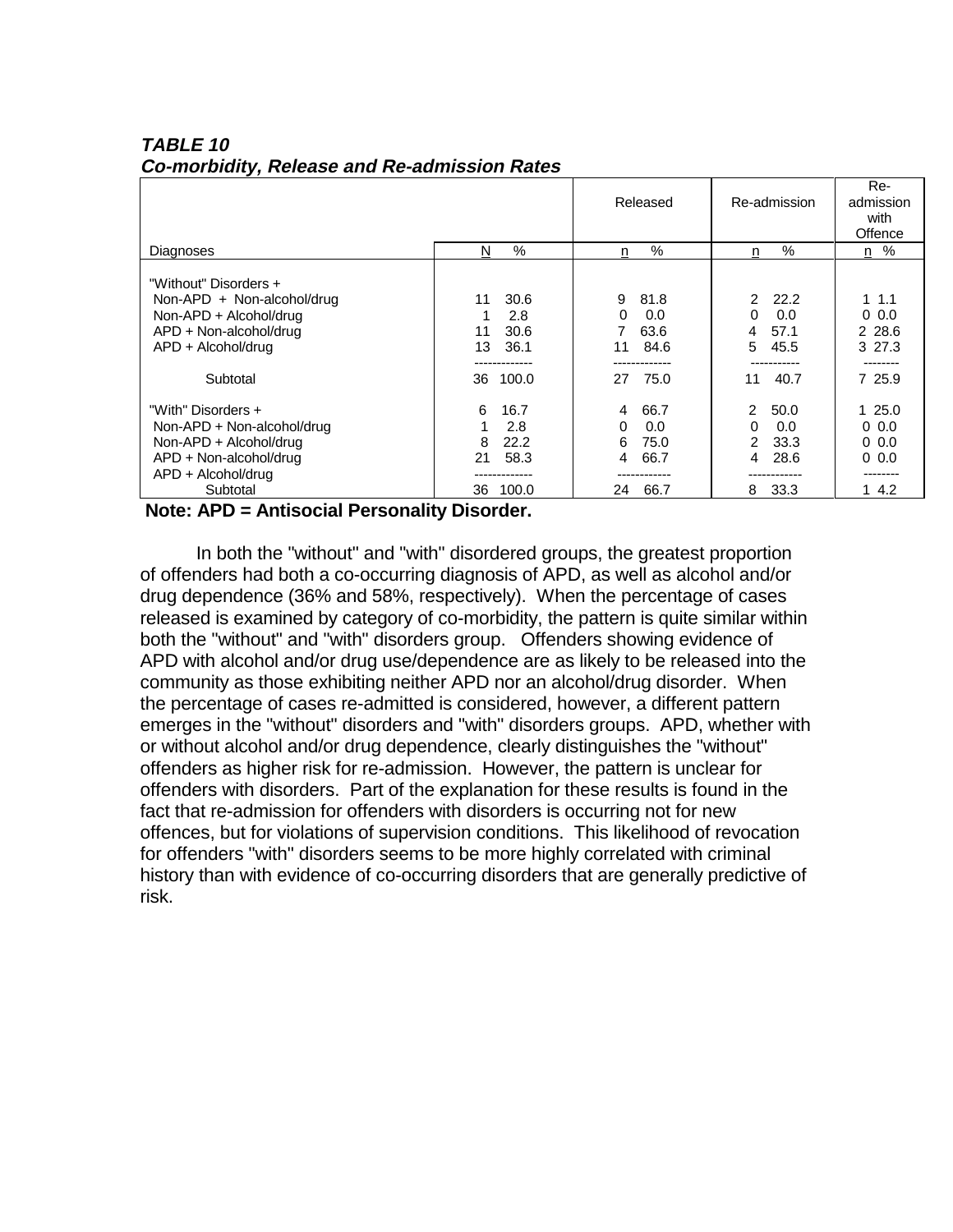# **Discussion**

Consistent with findings at other stages in the criminal justice process, the results of the present study suggest that there is a distinguishable and differential correctional response in the management of offenders "with" mental disorders who are convicted of serious offences. Our approach contrasted a sample of Canadian federal offenders who had met the criteria for a psychotic diagnosis with a matched group of similarly situated offenders "without" disorders. Beyond the factors that were controlled in the matching process (i.e., age, nature of current offence, and sentence length), the two groups were also found to be equivalent in criminal history and in the nature of their institutional comportment (i.e., involvement in institutional incidents). Despite these equivalencies, the offenders with disorders were given fewer opportunities for early release on full parole (released instead under mandatory supervision), and, when released, they were significantly more likely to receive suspension warrants or have their supervision revoked without commission of a new offence (issued as a result of failure to abide by supervision conditions). This exercise of caution in managing offenders with mental disorders becomes particulary noteworthy when release outcomes are examined; it was the "without" disorders group, and not the "with" disorders group, who were more likely to commit a new offence while under supervision.

There was evidence that caution in dealing with offenders with disorders also occurred earlier in the correctional process. Custody level assignments showed some disadvantage for offenders "with" disorders, with fewer of these offenders being considered appropriate for lower levels of security. Similarly, offenders with disorders seemed to have less access to escorted or unescorted temporary absence passes.

One possible explanation for these findings is that there may be a biased presumption of greater risk for offenders with mental disorders, particularly for those who also have a lengthy record of criminal convictions. Some support for this is found in the significant relationship between number of prior convictions and likelihood of re-admission for "with" disorders group not for offenders "without" disorders. It would seem that the combination of mental disorder and a lengthy criminal record is interpreted by parole supervisors as warranting special attention, and revocation at the earliest sign of breakdown in the case. A biased presumption of greater risk would also explain the National Parole Board's hesitancy to release offenders with mental disorders on full parole.

Another explanation is that the types of specialized mental health services, which may give correctional staff more confidence in managing offenders with disorders, are simply unavailable. With a scarcity of alternatives for support and for ongoing monitoring of symptomology, correctional staff resort to exercising caution. Similarly, in assessing the quality of release plans, the National Parole Board would appropriately demand evidence of availability of mental health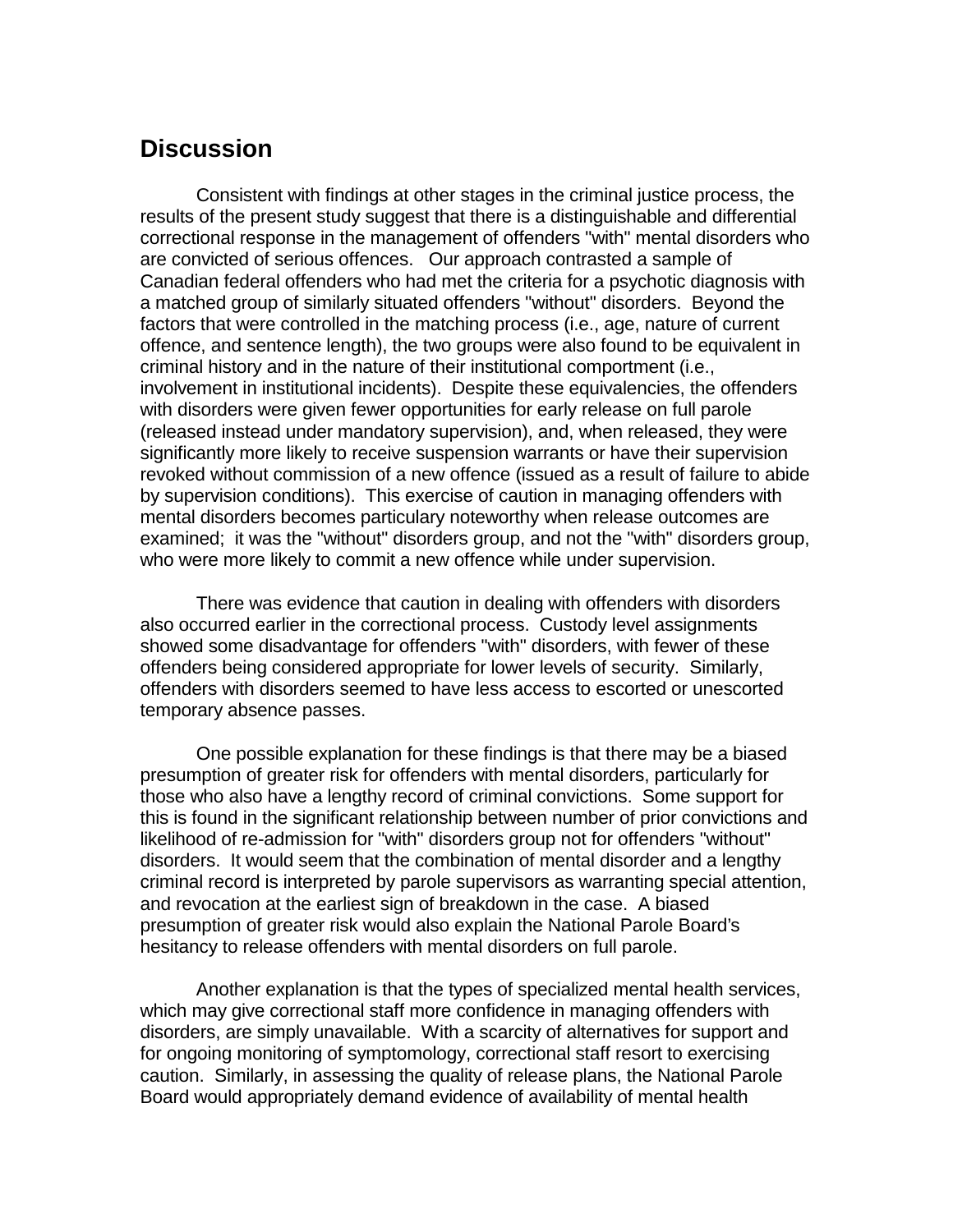services. Offenders with disorders may be deemed unsafe to release without such services.

We can conclude, as have others in commenting on how the criminal justice system may become better equipped to deal with mental illness, that a coordinated network of specialized services is needed to target the needs of offenders with disorders (Corrado, Doherty, & Glackman, 1989; Rogers & Bagby, 1992). Use of incarceration as a cautious but more restrictive option might thereby be minimized.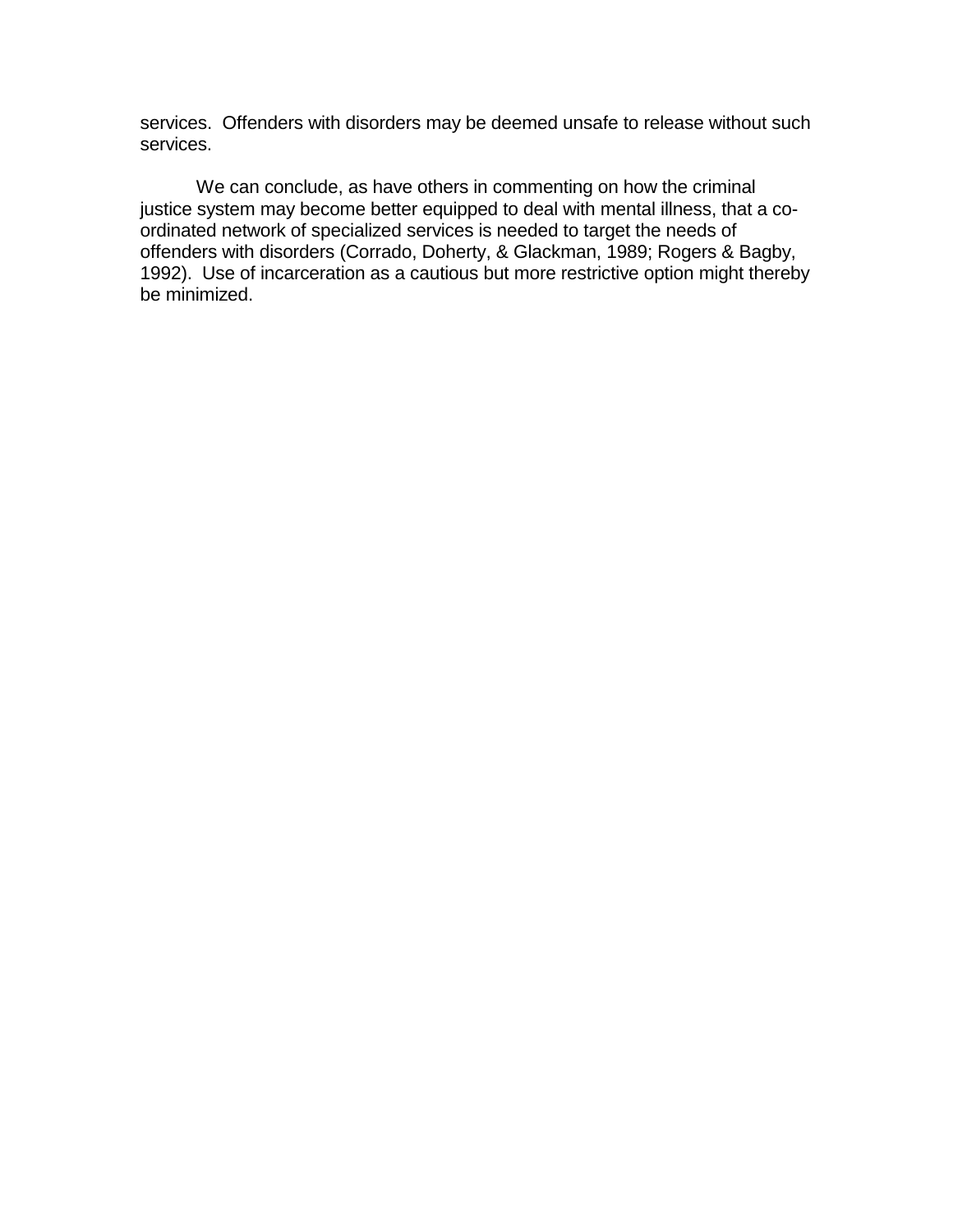# **References**

American Psychiatric Association (1980). DSM III: Diagnostic and statistical manual of mental disorders. New York, Masson.

Adams, K. (1983). Former mental patients in a prison and parole system: A study of socially disruptive behaviour. Criminal Justice and Behaviour, 10, 358-384.

Adler, F. (1986). Jails as a repository for former mental patients. International Journal of Offender Therapy and Comparative Criminology, 30, 225-236.

Collins, J. J., & Schlenger, W. E. (1983). The prevalence of psychiatric disorder among admissions to prison. Paper presented at the American Society of Criminology, Denver, Co.

Corrado, R. R., Doherty, D., & Glackman, W. (1989). A demonstration program for chronic recidivists of criminal justice, health, and social service agencies. International Journal of Law and Psychiatry, 12, 211-229.

Gerbner, G., Gross, L., Morgan, M., & Signorielli, N. (1981). Health and medicine on television. The New England Journal of Medicine, 305, 901-904.

Gingell, C. (1990). Criminalization of the mentally ill: Some data to examine the hypothesis. Doctoral Dissertation, Simon Fraser University.

Gunn, J., Maden, T., & Swinton, M. (1991). Mentally disordered prisoners. A report commissioned and published by the Home Office, United Kingdom.

Hodgins, S., & Côté, G. (1990). The prevalence of mental disorder among penitentiary inmates. Canada's Mental Health, 38, 1-5.

Hodgins, S., & Côté, G. (in press). The criminality of mentally disordered offenders. Criminal Justice & Behaviour.

Kropp, F. R., Cox, D. N., Roesch, R., & Eaves, D. (1992). The perceptions of correctional officers toward mentally disordered offenders. International Journal of Law and Psychiatry, 12, 181-188.

Link, B. G., Andrews, H., & Cullen, F. T. (in press). Reconsidering the dangerousness of mental patients: Violent and illegal behaviour of current and former patients compared to controls. American Sociological Review.

Menzies, R. J., & Webster, C. D. (1989). Mental disorder and violent crime. In Weiner, N., & Wolfgang, M. (Eds.), Pathways to criminal violence (pp. 109-136). London: Sage.